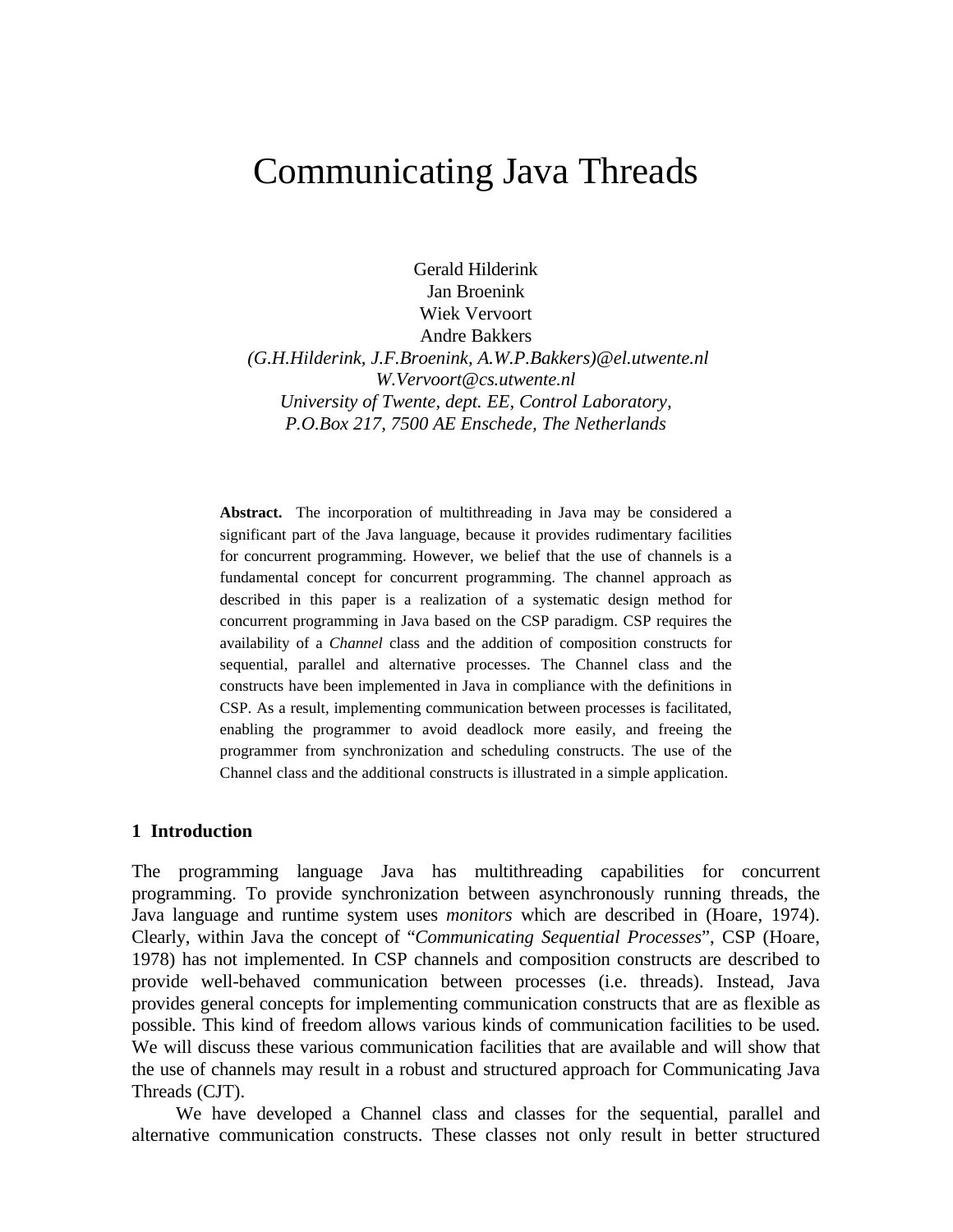programs, but they are also founded on the theoretical basis of CSP (Hoare, 1985). As we speak of a channel (in lower-case) we refer to an instance of its Channel class (with a capital) which describes its definition.

Modern computers use highly integrated microprocessors, which are typically based on the *Von Neumann Model of Computation*. This model is characterized by the fact that instructions are executed successively. The advantage of writing sequential programs is that the code can be optimized for full speed execution. As a result, many programming languages inherit this single flow of control that forces sequential programming.

Developments in software architectures, such as Structured Design Methods (Ward and Mellor, 1985;Yourdon, 1989) and Object-Orientation (Rumbaugh et al., 1991), have shifted their focus to software architectures that emphasize the way in which human beings think about software, away from the manner in which the software is executed. Object oriented designs result in system descriptions in which every object has some task that is independent of what other objects do. In object oriented implementations it is customary to isolate the aspects of its task inside an object. One thing in this process is rather unnatural: when analysis and design models are taken into consideration, the notion of parallelism is thrown away. What looked like a parallel solution is *flattened* into a single flow of control. Object oriented programming languages describe this in terms of sequential dispatching of messages to objects. On the other hand, the real world is a place where many things happen concurrently. Following the principle of real world modeling, this should also show up in the resulting software. Besides, this activity of flattening a concurrent model into a sequential application is far from trivial and is the major cause of programming errors.

Java is a sequential programming language that features Object-Orientation and multithreading. However, multiple threads run in parallel processes and are created in a sequential fashion. This paper addresses the danger of deadlock that is caused by sequentially ordered communication between threads. In chapter 2 some aspects of concurrent programming are emphasized as we think are important. Some common communication facilities provided by Java are briefly described and compared to the channel facility in chapter 3. In chapter 4 the channel and composition constructs as a formal concept are discussed. In chapter 5 the channel implementation and composition constructs according to the object-oriented paradigm are described. A simple benchmark program that illustrates the use of channels is discussed in chapter 6.

#### **2 Concurrent programming**

A concurrent program is a single program that consists of several processes running in parallel. A *process* is a sequential program in execution. A concurrent program has control over its processes.

The human cognitive aspect of composing processes is very natural in developing programs. Processes are highly independent, because they are bounded to their task, and they provide fundaments of the structure of the program. In the field of object-orientation, processes can be considered as active objects that have their own life.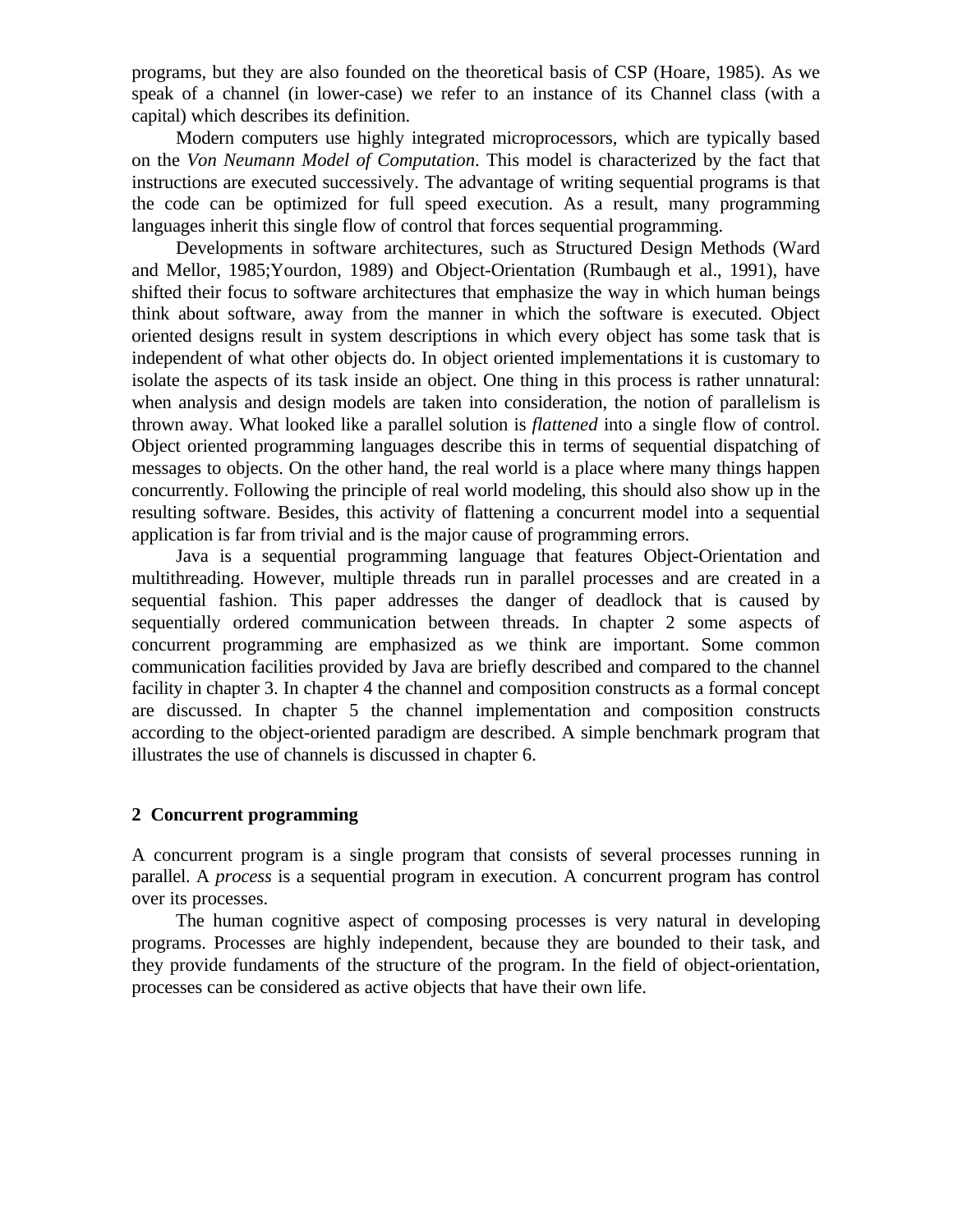

#### *Figure 2.1: Data-flow diagram (directed graph)*

The analysis phase of the software development determines – among other things – the tasks to be carried out by the program. In the design phase these tasks are mapped onto graphical models such as data flow diagrams, activity diagrams, state transition diagrams, flow charts etc. The data flow diagram is an important graphical model in the design phase. A data flow diagram is a directed graph, see for example figure 2.1, which defines the processes – the degree of parallelism – and the structure of the program. Each circle represents a process or a flow of control, whereas the arrows denote the data flow or communication between the processes. The graphical representation of a data flow diagram is a powerful model in the design phase, which represents processes at different levels of nesting, i.e. specialization and generalization.

It is the data flow model that is hard to flatten into a sequential implementation and as a result these types of models are often omitted in design tools. Modern developments, such as support of multithreading by programming languages, make concurrent programming more easy. The concept of multithreading makes the data flow model useful again – provides parallelism down to the code – and makes flattening superfluous.

### **2.1 Multithreading versus processes**

The concept of multithreading within a sequential programming language, such as Java, allows us to create processes running in parallel. Processes and threads are conceptually related. A *process* is the actual program executed by one or more threads. The process maintains its program structure and state, i.e. objects and variables. A *thread* is a single flow of control that can execute its instructions independently. A thread gets scheduled on a CPU and comprises the contents of registers – the program counter, the general registers, the stack pointer, and the stack.

In (Lewis and Berg, 1996) the following example illustrates an essential point of threads:

"Let's consider a human analogy: a bank. A bank with one person working in it (traditional process) has lots of "bank stuff" such as desks and chairs, a vault, and teller stations (process tables and variables). There are lots of services that a bank provides: checking accounts, loans, savings accounts, etc. (the functions). With one person to do all the work, that person would have to know how to do everything, and could do so, but it might take a bit of extra time to switch among the various tasks. With two or more people (threads), they would share all the same "bank stuff," but they could specialize on their different functions. And if they all came in and worked on the same day, lots of customers could get serviced quickly".

This application is a traditional program or a single process run by multiple threads. Every "bank stuff" object is shared among several employees and must be synchronized to prevent simultaneous use, i.e. the "bank stuff" must be thread-safe. This synchronization is provided by a protocol that decreases the efficiency, which is reason of complexity, and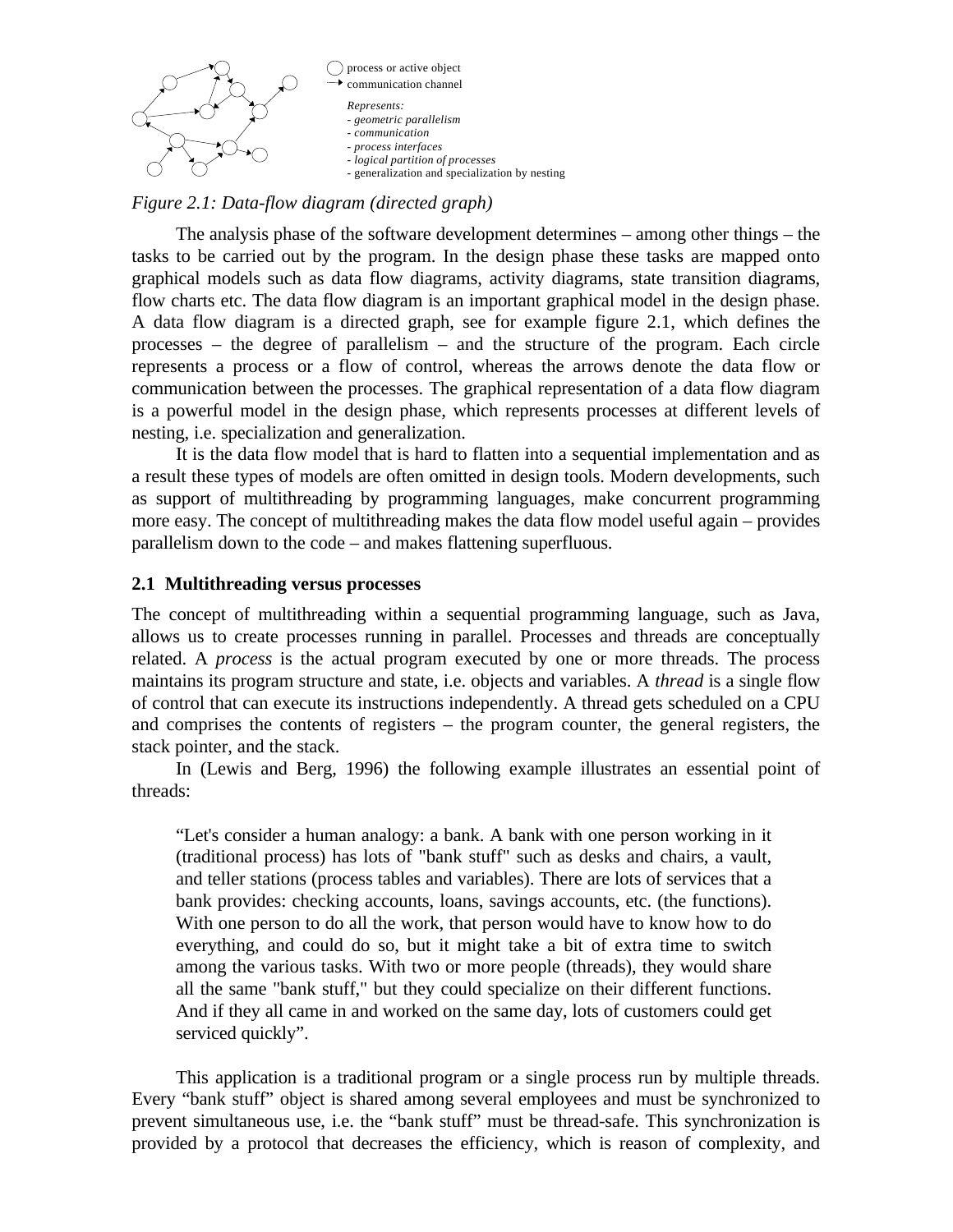causes intertwined code that is hard to maintain. This bottleneck can be reduced by supplying separate "bank stuff" for each employee, that is, creating more processes. Only one employee then uses each "bank stuff", i.e. the objects are not shared and there is no synchronization needed for every item. Only communication between the employees should be synchronized which will be less frequent.

In (Lewis and Berg, 1996) threads can make traditional programs concurrent by adding multithreading whereas we think programs should be constructed in terms of processes. Processes are active objects having their own life and may have multiple threads that run underlying and encapsulated passive objects. Traditional programs that are made multithreaded are still flattened into sequential programs. Real concurrent programs, consisting of processes, are scaleable and portable on multiprocessor systems with or without shared memory.

# **2.2 Communicating processes**

Many authors assume that multithreading lead to higher performance and better-structured programs (Lewis and Berg, 1996). However, we have learned that multithreading doe not always guarantee well-behaved and/or better-structured programs. On the contrary, communication between threads (or processes) may often lead to complicated code, which makes programs more complex, more error-prone and less structured than necessary. We think that the use of *channels* and *composition constructs*, which are based on channels, contribute to well-behaved and 'easy' structured programs (i.e. to comprehend, verify, and formalize) that keeps the data flow model upright. Conspicuously, this approach does not conflict with other strategies or object-orientation in general. On the contrary, channels are objects that pass objects between objects. The latter are often active objects. With this channel concept the programmer can reason about the structure and the behavior of the program as if observing a data flow diagram.

# **3 Possible means of communication**

Communication between processes can be established by means of shared memory or by *interprocess-communication* (IPC) facilities as elaborately described in (Silberschatz and Galvin, 1994). Java provides communication through shared-memory, message passing, input/output streams, and remote links. Channels are unknown in Java and are not discussed in (Silberschatz and Galvin, 1994), however, they are almost of the same age as those mentioned above. The main reasons that channels were omitted are that channels do not work in sequential environments (i.e. sequential languages and non-multitasking operating systems) and that the costs of context switching (i.e. CPU-switching between threads) were considered too expensive. However, the channel concept carried on in the field of parallel computing.

This section discusses the communication facilities provided by Java and discusses the channel facility, for as we think this is the best means for communication between processes. There are other communication facilities for *distributed* programs (e.g. Parallel Virtual Machine (PVM), Remote Method Invocation (RMI), and Common Object Request Broker (CORBA) which are out of the scope of this paper, but these facilities fit well in the channel paradigm.

# **3.1 Shared memory**

In single-threaded programs data can efficiently be passed by shared memory. Globally declared variables or structures – shared objects – function as an asynchronous buffer pool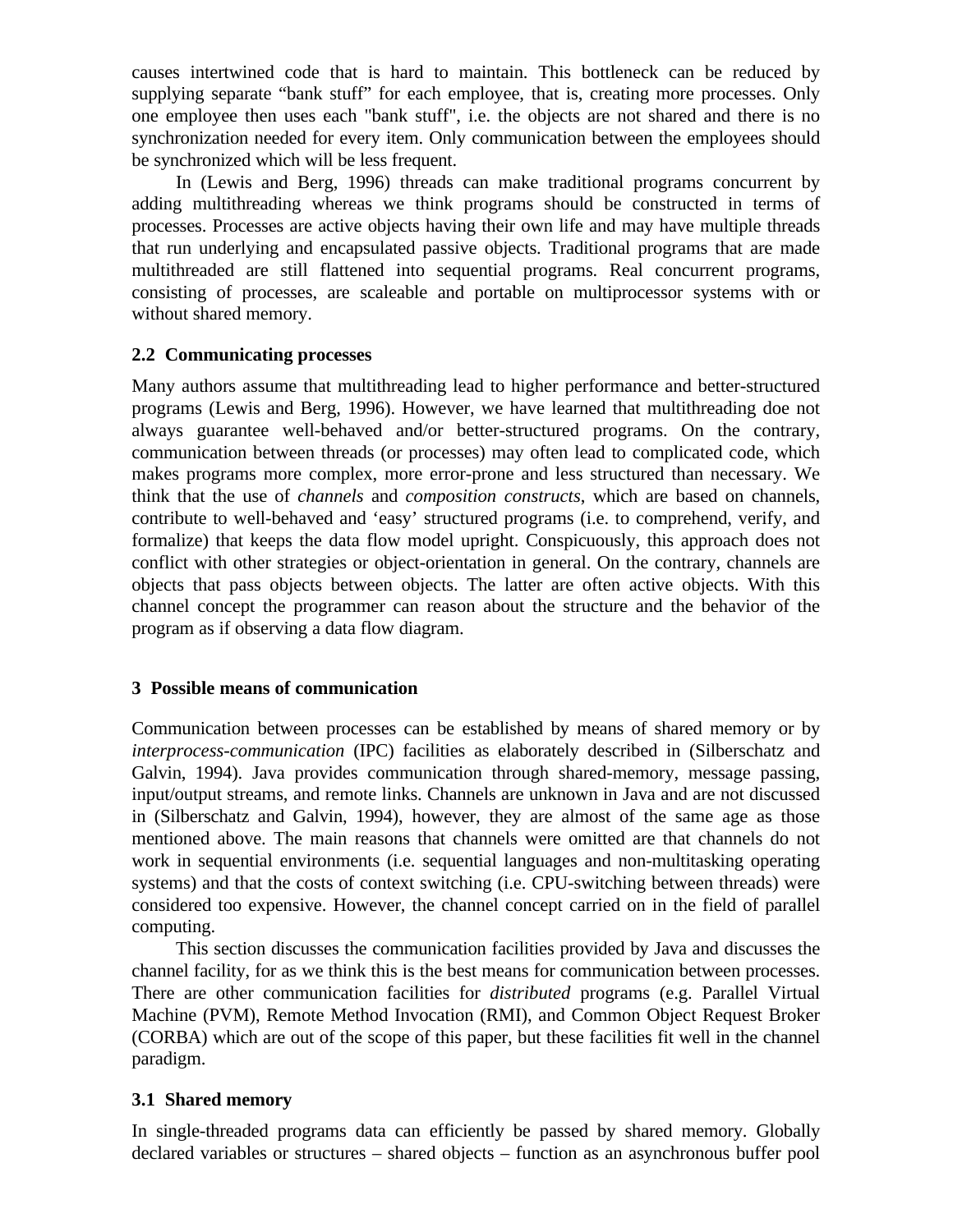between communicating threads. This asynchronous behavior may lead to incorrect results when multiple threads are trying to update the same data in an uncontrolled manner, e.g. data may not be overwritten by the writer until it is read by the reader. This *data inconsistency* can be avoided when the data updates are synchronized by means of semaphores, such as an atomic *test-and-set* of a shared boolean variable, which provides a protocol between the writers and readers (Dijkstra, 1968). The programmer should create a *critical region* around the shared object, which ensures that it can only be accessed by one thread of control at a time. Such a critical region can be created by using a *monitor* construct (Hoare, 1974) that is a high-level synchronization construct with powerful *wait* and *signal* operations (Silberschatz and Galvin, 1994). In Java the synchronized-waitnotify construct provides such a high-level monitor construct (Arnold and Gosling, 1996).

# **3.2 Message passing**

In message-based programming languages there is no need to resort to shared variables. Messages are dispatched by a sender process to a receiver process which processes the message. In the object-orientation paradigm a message consists of a destination, a method name, and arguments (i.e. the data). Objects only communicate via message passing, that is, by invoking accessible methods on other objects. Shared methods that update variables should be *thread-safe* in that only one thread can invoke the method at one time. Java methods can be made thread-safe by using the synchronized-wait-notify construct for methods as for shared memory (Arnold and Gosling, 1996).

# **3.3 Input/output streams**

Multithreading operating systems provide input/output (I/O) streams for communication between programs or to system resources, such as the file-system, standard input, standard output, and standard error. There are different I/O streams, such as data streams, filestreams, piped streams, etc. Streams are ordered sequences of data that have a source (input stream), or destination (output streams) and contain a cyclic buffer of memory. Streams are asynchronous, but are synchronized when a full or empty condition is reached; a sender process is blocked when the buffer is full and a receiver process is blocked when the buffer is empty. Streams are system resources – standardized by the ANSI normalization – and are often implemented for universal use. Streams are often restricted to an array of bytes and polling is needed to catch conditions such as end-of-file or errors. Java also provides I/O streams.

# **3.4 Remote links**

Remote links are methods provided by the operating system, which can set-up a communication link between distributed objects. In contrast to I/O streams, remote links can send messages to other programs and can be seen as an extension of message passing over a longer distance between computer systems. Remote links -- also called remote procedure calls (RPC) -- provide an abstract procedure-call mechanism for use between systems with network connections. In contrast with the IPC facilities, the RPC communication facility provides a layer build on top of the operating system. There are already many solutions in the form of Local (or Wide) Area Networks or by object linking and embedding which we will not discuss here. Java provides network supports and Remote Method Invocation (RMI).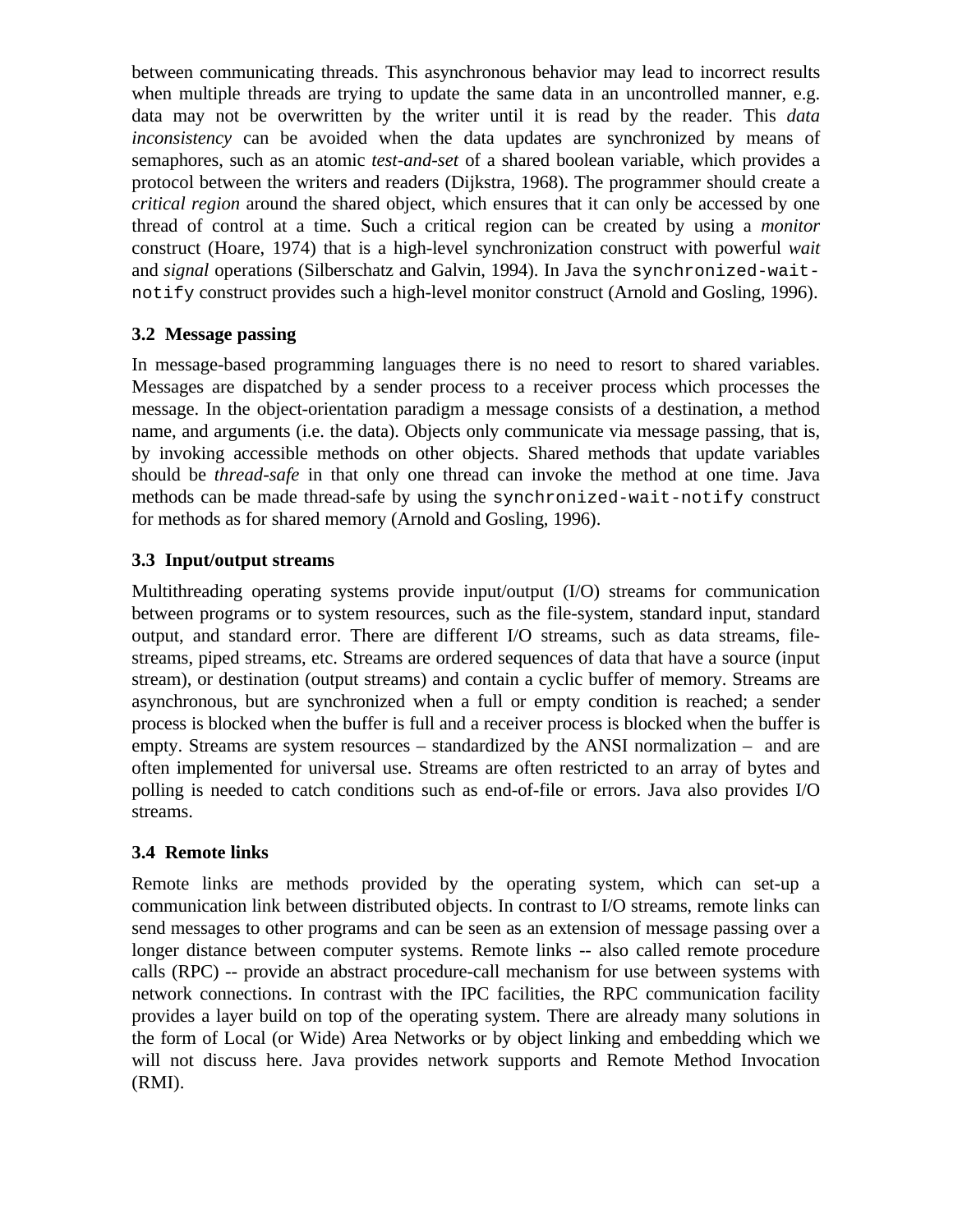# **3.5 Channels**

The channel connects processes and takes care of the data transfer. The channel is one-way and self-synchronized. Communication in both ways needs two channels. Initially, the channel is unbuffered and provides a rendezvous synchronization mechanism; in other words, a message can only be sent if both the writer and reader are ready. If one of the processes is ready and the other is not, then the first gets blocked until the second is ready. In other words, processes get scheduled on communication. In the object-oriented paradigm the channel is an intermediate object that encapsulates synchronization, scheduling and the data transfer. As a result the programmer is freed from synchronization, scheduling, and the physical data transfer. Our implementation of the channel allows for sharing among multiple readers and writers, and can also pass different data types as objects. Furthermore, the channel can be used in three different composition constructs, i.e. the sequential composition, the parallel composition, and the alternative composition (section 4.2).

# **3.6 Review**

There are a few reasons why channels are not included in sequential programming languages. In the early years, operating systems where designed and build to schedule sequential programs or processes. The operating system was often the only shared resource. Scheduling was in those days very time consuming and as a result buffering communication is chosen over rendezvous communication (buffering reduces the number of context switching). For these reasons, we find I/O streams instead of channels. Nowadays, I/O streams are flexible, standardized and are typical operating system resources for many purposes, such as standard input, standard output, disk access, pipes, filters, etc. Another important reason is that the rendezvous behavior does not work in sequential programs. Channel input and output on the same channel by the same process and in a sequential composition, results immediately in deadlock whereas I/O streams may work. The performances of modern processors are high and the cost of scheduling is almost negligible. The technology of Object-Orientation and multithreading brings concurrency within the program itself. These factors make the use of channels within sequential programming languages very well possible.

The shared-memory and message passing concepts need explicit synchronization implemented by the programmer. The I/O streams and remote links are system resources that are restricted to sending and receiving bytes in a quasi-synchronous manner; I/O streams and remote links can only be used in the presence of an operating system that is supporting them. The channel is not a system resource and operates close to the scheduler.

For real-time systems one likes to avoid the operating system, because of space and performance. The channel can be optimized which makes scheduling very fast in a nonpreemptive fashion that provides an optimal CPU utilization (Liu and Layland, 1973). By using channels, the scheduler could be build within the program itself and by which the program schedules itself in an non-preemptive fashion. The non-preemptive paradigm can also be mixed with preemptive scheduling for dealing with fair scheduling (e.g. priority scheduling).

Because the channel initially is unbuffered, the program will schedule more frequently than, for instance, a buffered I/O stream. In our channel we have created a *plug-in* feature in which the channel can be buffered for optimization purposes (e.g. reducing the number of context switching). The same feature can also be used for communication between processes on other microprocessors or systems by plugging in external links (section 5.1).

The use of channels and the composition constructs that are based on channels are further discussed in chapter 4 and the Java implementation will be discussed in chapter 5.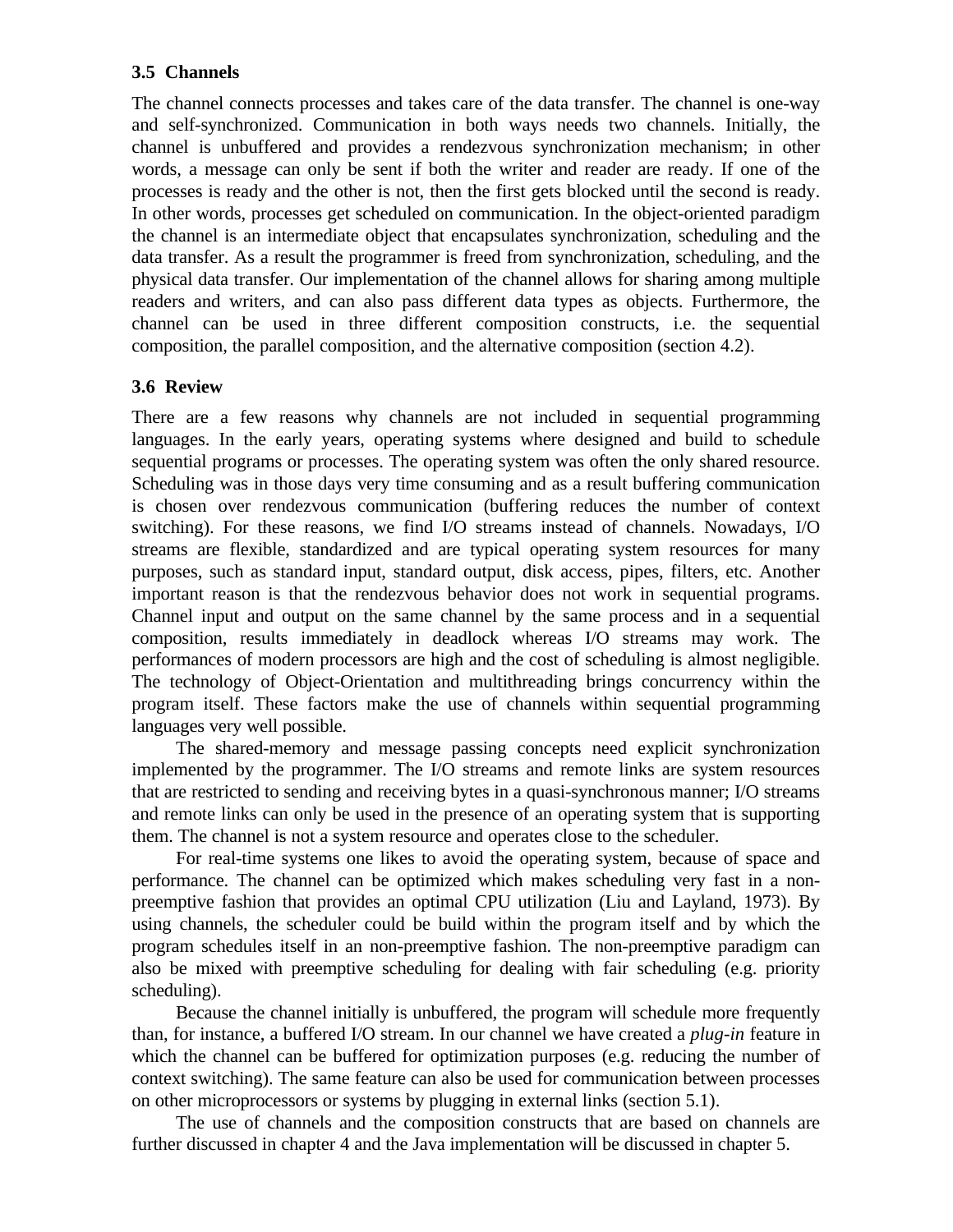#### **4 Channels and composition constructs**

#### **4.1 Channel formalism**

The semantics of the rendezvous channel are straightforwardly defined and have their theoretical foundation in CSP. This theoretical foundation makes it possible to use automated tools for validating designs. Aside from being mathematically pleasing, the channel construct is easy to reason about, and therefore it will also be a beneficial construct to think of when designing software, making it a good object to identify during the object oriented design phase.

The channel has an input and an output method that are respectively written as *c*?*v* and  $c!v$  in the CSP language, where *c* is the channel name and *v* is the value of the message. In appendix A.1 some basic notations of the CSP language are described. If one process engages in *c*?*v* and another process engages in *c*!*v* then communication will be performed and value *v* will be passed by channel *c*.



*Figure 4.1: (a) one-way communication and (b) two-way communication*

The channel provides one-way communication and two-way communication needs two channels. The only responsibility left with the programmer is to avoid *deadlock* by ensuring that the second thread becomes ready sometimes. Deadlock is the state in which two or more concurrent threads can no longer proceed due to communication interdependency. In appendix A.2, communicating processes are discussed in more detail.

Figure 4.1b shows a two-way or cyclic communication. Such a scheme can be prone to deadlock when performing input and output on channels in a sequential fashion.

# **4.2 Composition construct formalism**

Appendix A.3 describes three compositions i.e. the (i) sequential, (ii) parallel, and (iii) alternative composition. A thread is a sequential composition, which executes statements in successive order. The if-then-else statement provides alternative compositions in which choices are made according to expressions.

The programmer should be careful when choosing the order of channel input and output in a sequential composition. For the convenience we take the CSP notation for channel input (?) and channel output (!).

A correct sequence of reading and writing for figure 4.1b is given by

| Thread 1: | do sequential    | Thread 2: | do sequential |
|-----------|------------------|-----------|---------------|
|           |                  |           |               |
|           | $channel1$ : $x$ |           | channel1 ? a  |
|           | channel2 $?$ $y$ |           | channel2 ! b  |
|           |                  |           |               |

Thread 1 writes the value *x* and thread 2 reads the value into *a* through channel1. In the next step, thread 2 writes the value *b* and thread 1 reads the value in *y* through channel2. If we choose a wrong sequence then deadlock may occur. Consider for example,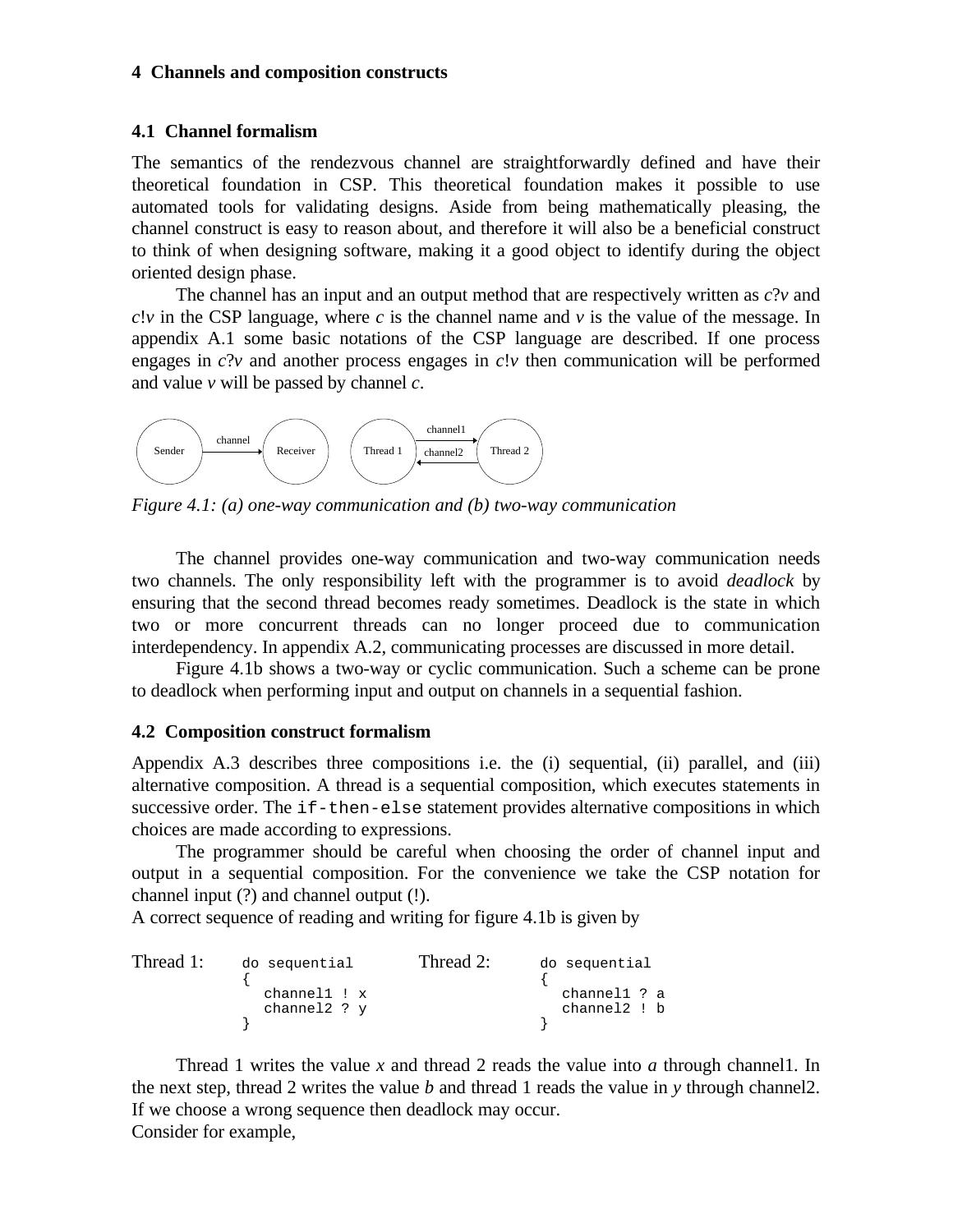Thread 1: do sequential Thread 2: do sequential  $\{$ channel1 !  $x \leftarrow$  deadlock channel2 ! b  $\leftarrow$  deadlock channel2 ? y channel1 ? a } }

Both threads are blocked, because both write actions wait for communication, which will never occur. If the threads could read or write in parallel then we would have no deadlock and the order of execution is not important:

Thread 1: do sequential Thread 2: do parallel  $\{$ channel1 ! x channel2 ! b<br>
channel2 ? y channel1 ? a channel1 ? a } }

A parallel construct at one side in this example is sufficient to prevent deadlock. However, the order of communication is indefinite and therefore a parallel construct at both sides is more obvious.

Thread 1: do parallel Thread 2: do parallel  $\{$ channel1 ! x channel2 ! b<br>
channel2 ? y channel1 ? a channel1 ? a  $\}$ } }

Here, we have illustrated a simple example of two communicating threads, which can be scaled for more complex networks of channels and threads. In a network with more than one cycle, the parallel construct will be indispensable (Welch, 1987). In appendix A.2 we formally illustrate this example by means of CSP and we proof the appearance of deadlock. Appendix A.3 describes the behavior of the three composition constructs and will be illustrated in section 5.2.

# **5 Java channel and composition constructs**

An important strategy of developing software is *separation of concerns* (Hürch and Lopes, 1994). Separation of concerns follows the well-established principle in software engineering to hide complexity by abstraction. Programming intertwined code is hard and complex since all concerns have to be dealt with at the same time and at the same level. Intertwined code is hard to understand, maintain and modify because the concerns are strongly coupled. The discipline of separating concerns is used throughout this work. Section 5.1 discusses the identity of classes on which the Java channel is build. Section 5.2 discusses the use of the channel in association with its composition constructs.

# **5.1 The Java channel**

The interface of the channel defines a channel input and output operation that are visible to the user. The Java channel consists of more than one class and to ensure a simple interface we have build the Java channel as a synchronized adapter (Lea, 1996) according to the Adapter, Composite, and Proxy design patterns as described in (Gamma et al., 1995).

The Java channel is defined at the conceptual level by four abstractions of concerns: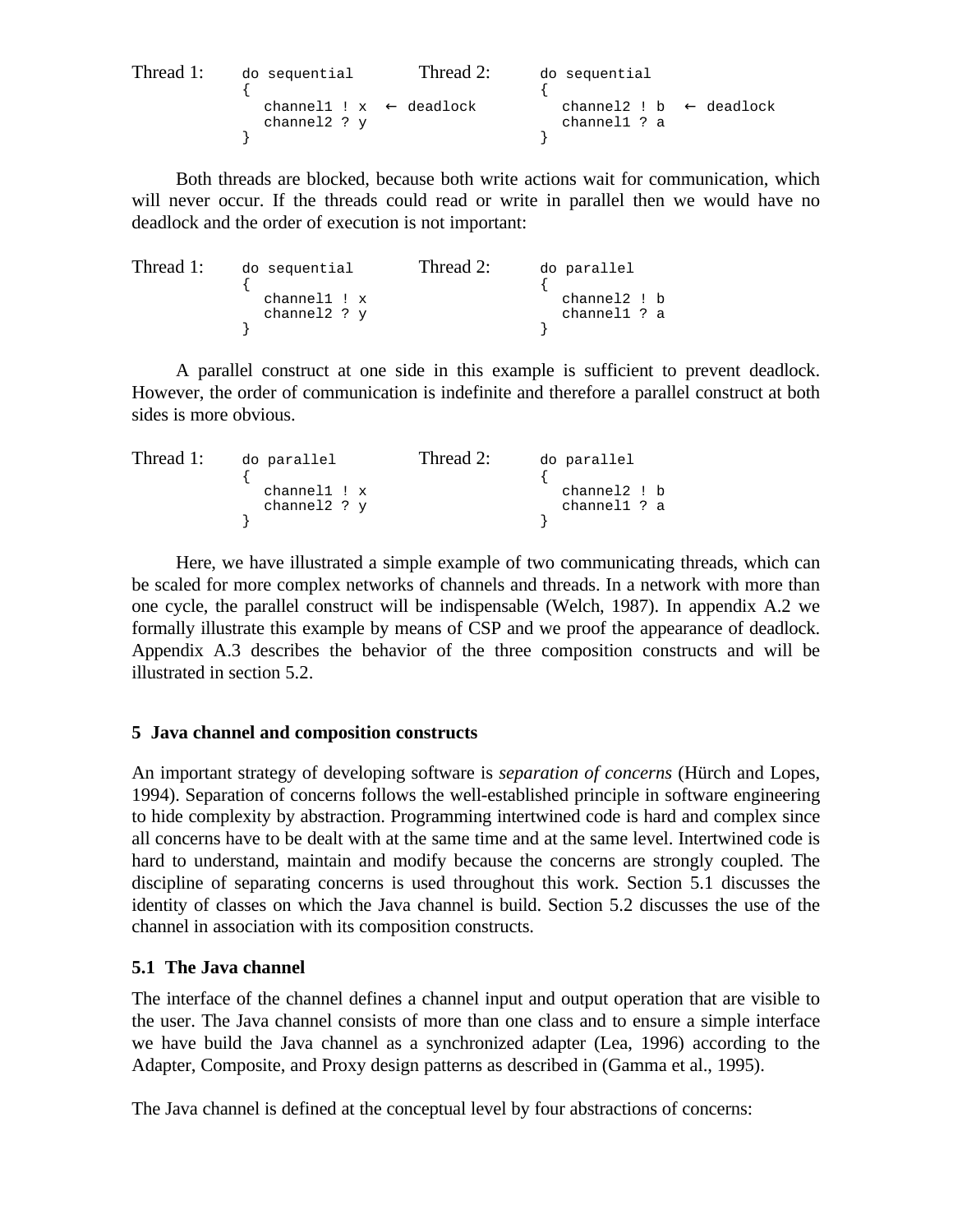**Channel**. The channel encapsulates synchronization, scheduling, and the data transfer into one object. The channel input and output will be delegated to the *link driver* that is part of the channel.

**Link driver**. The actual data transfer between processes can be performed internally (i.e. through shared memory) or externally (i.e. through shared communication lines). The concerns of the link driver are to perform the physical data transfer, to localize and to encapsulate the hardware dependent code from hardware independent code. In other words, link drivers are device drivers for communication purpose that are plugged into the channel.

**Clonable protocol object**. Clonable protocol objects encapsulate the information sent by channels. These objects have knowledge – a protocol – about which variable may or may not be cloned; i.e. copies the contents into a specified object.

**Composition**. Processes can invoke the read (channel input) and write (channel output) methods on the channel in a sequential, parallel or alternative fashion. The behavior of the channel input and output depends on the composition construct they use and on the type of synchronization provided by the link driver.

These concerns are reflected in the class relation diagram of figure 5.1 in OMT notation. The Channel class is related to zero or many composition members, zero or more clonable protocol objects, and to a link driver that is part of the channel. The channel can exist without a composition member or without a clonable protocol object, but contains a link driver. For reading and writing on the channel a composition member and a clonable protocol object must be specified at each side.



*Figure 5.1: Class relation diagram*

The SEQ, PAR and ALT classes, respectively the sequential, parallel, and alternative classes, inherit the Composition class. The ClonableProtocol class extends some standard protocol classes, such as the xxxProtocols (intProtocol, byteProtocol, charProtocol, shortProtocol, longProtocol, floatProtocol, doubleProtocol, and booleanProtocol) and the Tag. The ClonableProtocol class makes sure that the channel can clone the object otherwise the object will not be accepted. The Rendezvous, Buffer, Timer, and Port classes are standard link driver subclasses of the LinkDriver class. The LinkDriver class adds a state variable that must be updated by the link driver of which the channel behavior depends on. The super-classes ClonableProtocol and LinkDriver provide *generic* functionality that can extend the functionality of the channel easily. The Composition class is reserved for future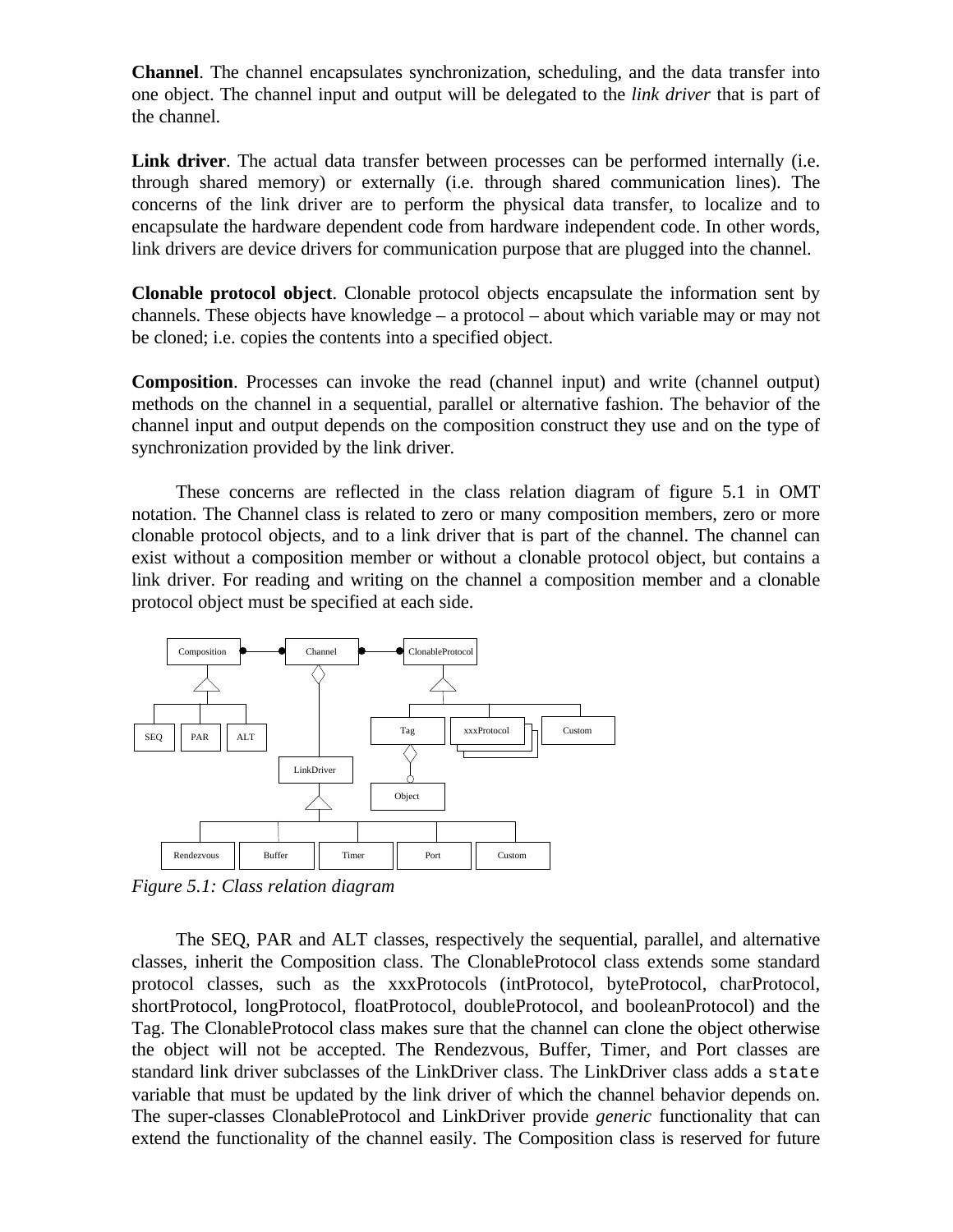features and it completes the diagram. The programmer can build his own clonable protocol object or link drivers without having knowledge of the implementation of the channel or the composition constructs.

# **5.1.1 Channel basics**

The Java channel is a multiple readers/writers object, which will clone the protocol object according to the behavior defined by the link driver. If no link driver is specified then the rendezvous link driver will be the default link driver.



*Figure 5.2: Channel monitor*

Figure 5.2 shows a channel object of which the inner critical region, that is the link driver, is guarded by three rings of synchronization (monitors). The single reader and writer rings allow passing a single reader and a single writer. The single thread ring allows passing a single reader or a single writer. The constraint ring provides the behavior or the (de)scheduling of threads according to the state of the state variable updated by the link driver. The state variable can hold one of the three constants FULL, EMPTY, or NOTEMPTYFULL (read not empty and not full) which represents the actual state of the buffer inside the link driver; physically the link driver is buffered by a temporary variable or by an array of variables.

Here is a simple version of the Channel class defining a  $read()$  and a  $write()$ method. The Channel class provides the rings of synchronization and delegates the actual data transfer to the read() and write() methods of the link driver. The linkdriver.state variable is part of the constraint ring which provides the desired behavior specified by the link driver (rendezvous by default).

```
class Channel
{
  LinkDriver linkdriver = new Rendezvous(); \frac{1}{2} default link driver
   public boolean read(ClonableProtocol object)
   throws Exception
 {
     boolean result = false;
    synchronized (reader_monitor) \qquad // single reader's ring
\{synchronized (this) \sqrt{2} // single thread ring
\left\{ \begin{array}{c} \end{array} \right.if (linkdriver.state == LinkDriver.EMPTY) wait(); // constraint ring<br>result = linkdriver.read(object); \frac{1}{2} // delegate read to link driver
        result = linkdriver.read(object);
       notify(); \sqrt{ } // notify a waiting writer
 }
       return result;
     }
   }
   public boolean write(ClonableProtocol object)
   throws Exception
 {
     boolean result = false;
    synchronized (writer_monitor) \qquad // single writer's ring
```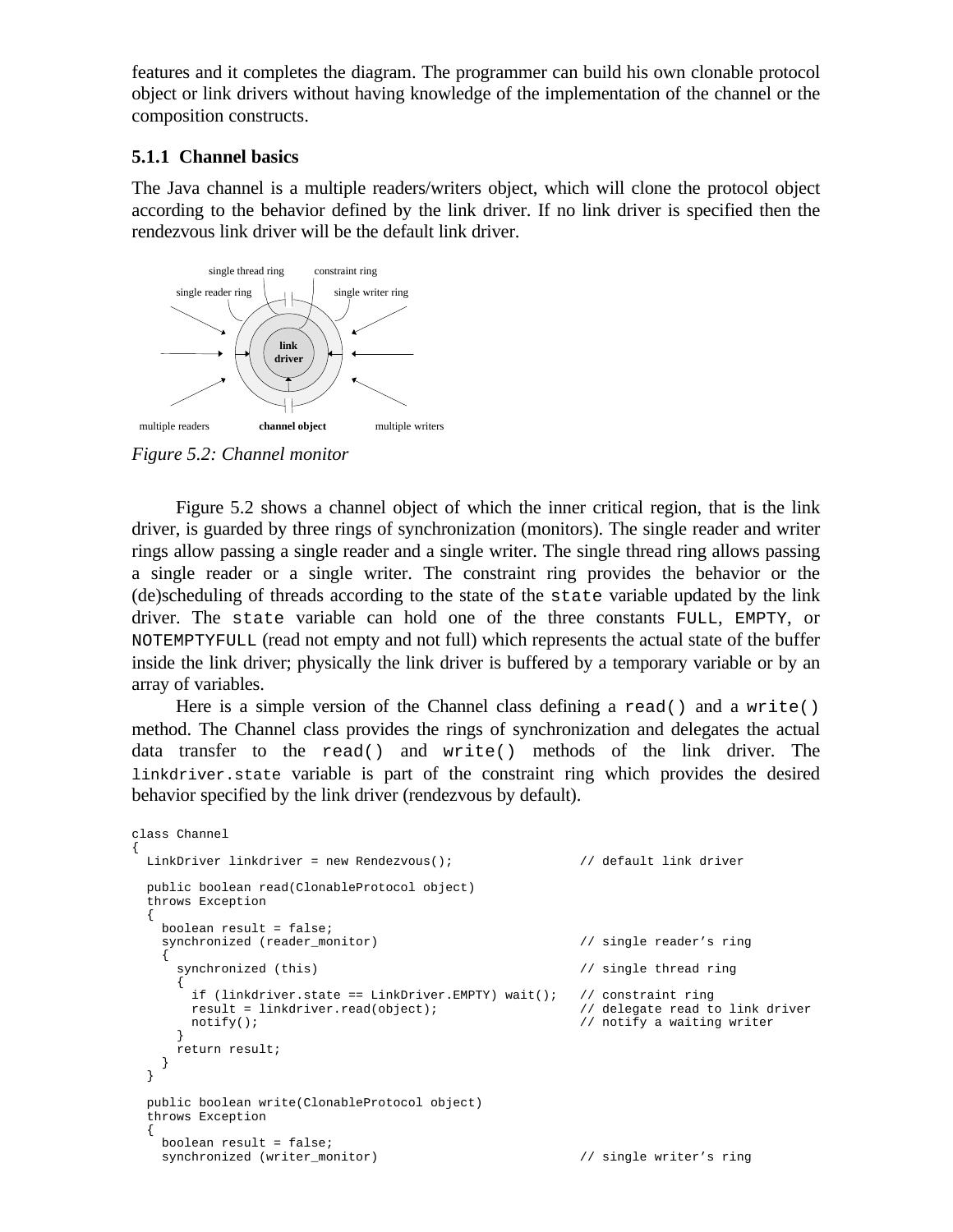```
\{synchronized (this) \sqrt{2} // single thread ring
\{ result = linkdriver.write(object); // delegate write to link driver
     notify(); \sqrt{2} // notify a waiting reader
      if (linkdriver.state == LinkDriver.FULL) wait(); // constraint ring
 }
     return result;
   }
  }
 …
}
```
Besides the variety of link drivers we can distinguish between four channel types. That is, the channel can be implemented with no single reader and writer ring, one reader ring, one writer ring, or both reader and writer rings which depend on the number of readers and writers sharing the channel. A design pattern such as a *factory* method could be applied which creates one of the four channels in conformance with the number of readers and writers (Gamma et al., 1995).

The link driver is a simple class without synchronization constructs. In the next listing, we show the rendezvous link driver that provides internal communication between processes.

```
public class Rendezvous extends LinkDriver
{
   private ClonableProtocol object;
   public boolean read(ClonableProtocol object)
 {
     this.object.clone(object);
    this.state = EMPTY;
    return true;
 }
   public boolean write(ClonableProtocol object)
 {
    this.object = object;
    this.state = FULL;
     return true;
   }
}
```
The variable object is the temporary buffer variable. The state variable is inherited by the LinkDriver class and is updated conform the buffer condition. The clone $(\ldots)$ method is a method invoked on the clonable protocol object. An example of the intProtocol class is,

```
public class intProtocol extends ClonableProtocol
{
   public int value;
   public void clone(ClonableProtocol object)
 {
     ((intProtocol)object).value = this.value;
   }
}
```
The complexity of the link driver depends on the media on which data must be passed. The link driver acts as a device driver for communication purpose. With this approach it is more easy to adjust the channel for external communication links such as RS-232, USB, PCI, VME, CORBA, RMI, and many more. In other words, other technologies concerning communication can be used through link drivers. The channel functions as a structural approach in concurrent programming.

#### **5.2 The Java Communication constructs**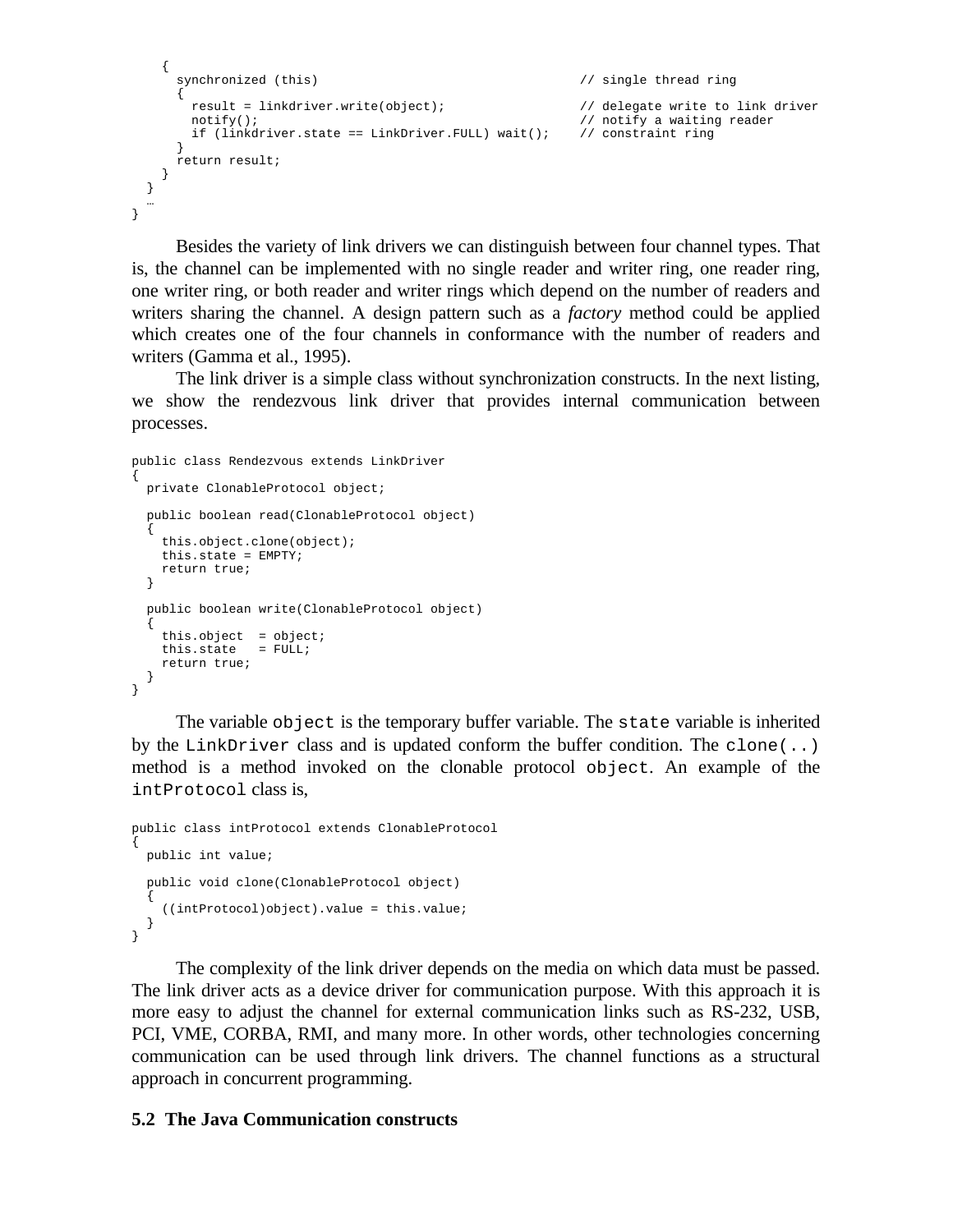In the previous section, the read() and write() methods of the channel are discussed. As mentioned, the behavior of these methods depends on the state of the link driver. This section discusses an extension of this behavior in which these methods can be used in different compositions of execution as discussed in section 4.2. Implementations of these compositions are respectively the SEQ, PAR, and ALT constructs. These abbreviations are borrowed from *occam* (INMOS, 1988). The SEQ, PAR, and ALT classes, shown in figure 5.1, provide methods for constructing the SEQ, PAR, and ALT compositions constructs in Java.

The Channel class also provides three other pairs of read() and write() methods for each composition construct. These methods invoke the read() and write() as described in the previous section but under different circumstances. Without discussing the entire implementation of these read() and write() methods, we will illustrate the use of these methods in the next sections of this chapter.

The methods provided by the Channel class are:

```
boolean channel.read(<construct member>, <clonable object>);
boolean channel.write(<construct member>, <clonable object>);
```
where *channel* is the name of a channel object, <construct member> is a composition object of SEQ, PAR, or ALT, and <clonable object> is a clonable protocol object. The boolean is the return type of the methods.



*Figure 5.3: Example*

The following examples of this section illustrate the three composition constructs for process *P* in figure 5.3. Process *P* has three shared channels *a*, *b*, and *c* that are declared as:

```
Channel channel_a = new Channel();
Channel channel_b = new Channel();
Channel channel_c = new Channel();
```
when channel\_a, channel\_b, and channel\_c are channel objects. The clonable protocol objects used to receive or to send are,

```
intProtocol object_a = new intProtocol();
intProtocol object_b = new intProtocol();
intProtocol object_c = new intProtocol();
```
# **5.2.1 The sequential communication construct**

The sequential construct (SEQ) provides sequential channel input and output; the read and write actions will behave sequentially within the method.

```
SEQ seq = new SEQ();
channel_a.read(seq, object_a);
channel_b.write(seq, object_b);
```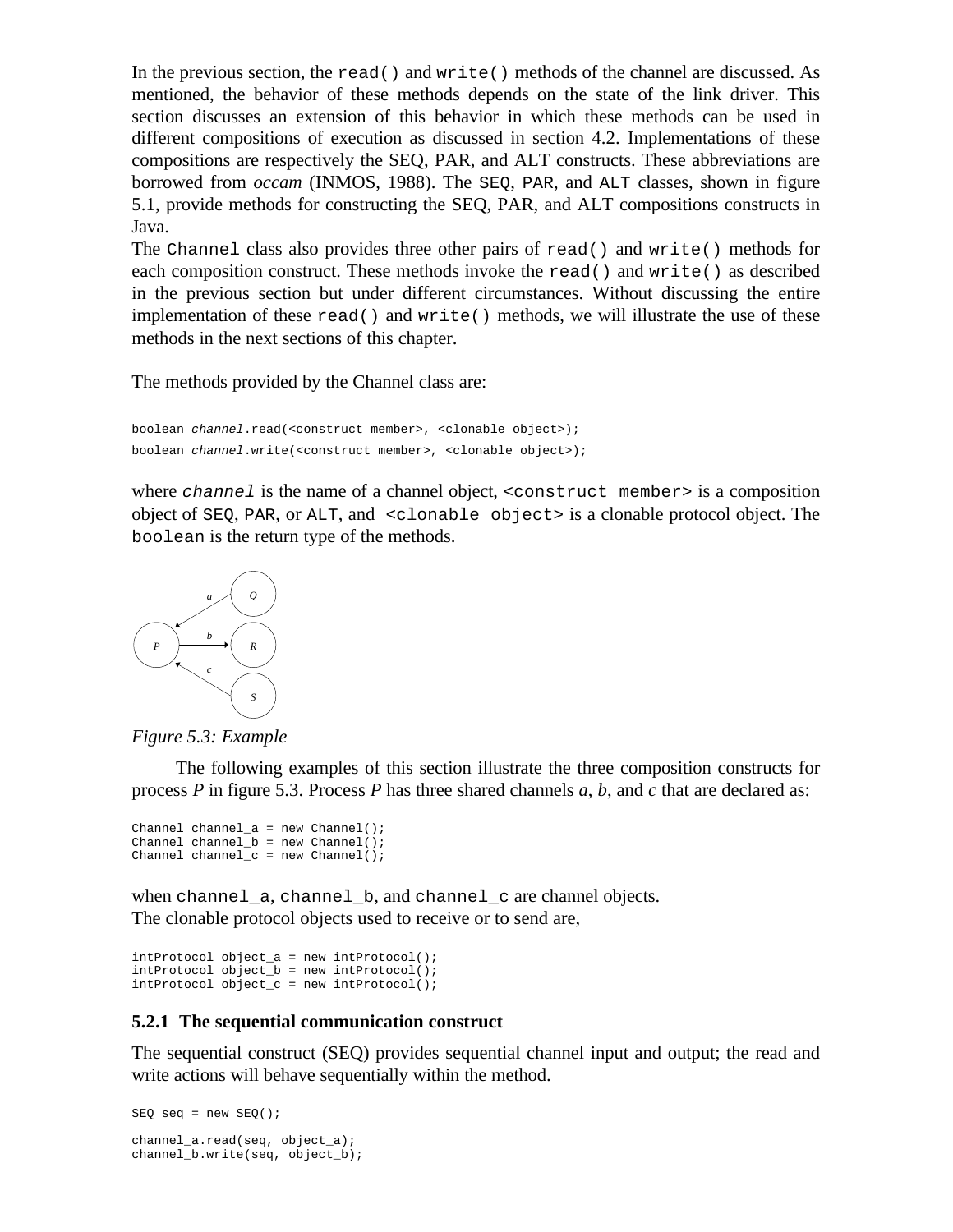The seq object provides knowledge of doing sequential reading and writing.

### **5.2.2 The parallel communication construct**

The parallel construct (PAR) provides parallel channel input and output. This construct is based on Dijkstra's *parbegin* (Dijkstra, 1968) which specifies concurrent execution of its constituent sequential commands (processes).

```
PAR par = new PAR(3);
channel_a.read(par, object_a);
channel_b.write(par, object_b);
channel_c.read(par, object_c);
par.join();
```
The par object provides knowledge of doing reading and writing in parallel. The read() and write() methods in a PAR construct start-up a hidden processes and immediately continue. The par object provides a join() method that will block until the parallel read() and write() methods are done. The number 3 in the PAR constructor specifies three hidden processes that carry out the read() and write() methods in parallel.

### **5.2.3 The alternative communication construct**

The alternative construct (ALT) makes choices, which are based on the state of channel input or output. The read() and write() methods in the ALT-construct return true if communication is succeeded, else they return false. The read operation is called the input guard and the write operation is called the output guard of the ALT-construct.

```
ALT alt = new ALT();
if (a.read(alt, object_a))
{
   ... THEN program part
}
else
   if (b.write(alt, object_b))
   {
    ... THEN program part
 }
   else
    if (c.read(alt, object_c))
\{ ... THEN program part
     }
```
This example is a typical priority ALT-construct. There are other alternative constructs, such as the fair-ALT and select-method, but basically they are based on the ifthen-else principle. One should be careful using output guards, because an input guard that meets an output guard is likely to lead to disagreement (Jones, 1987). Although at any time it may appear that a distant peer is prepared to communicate, it may already have committed itself to not doing so. For any channel, there only may be *one* process ALTing on it, although there may be many processes sharing the other end.

#### **6 Application: simple Communication Timer benchmark**

In this section we describe a simple concurrent program in Java to illustrate the use of channels and constructs as described before. The program, shown as a data flow diagram in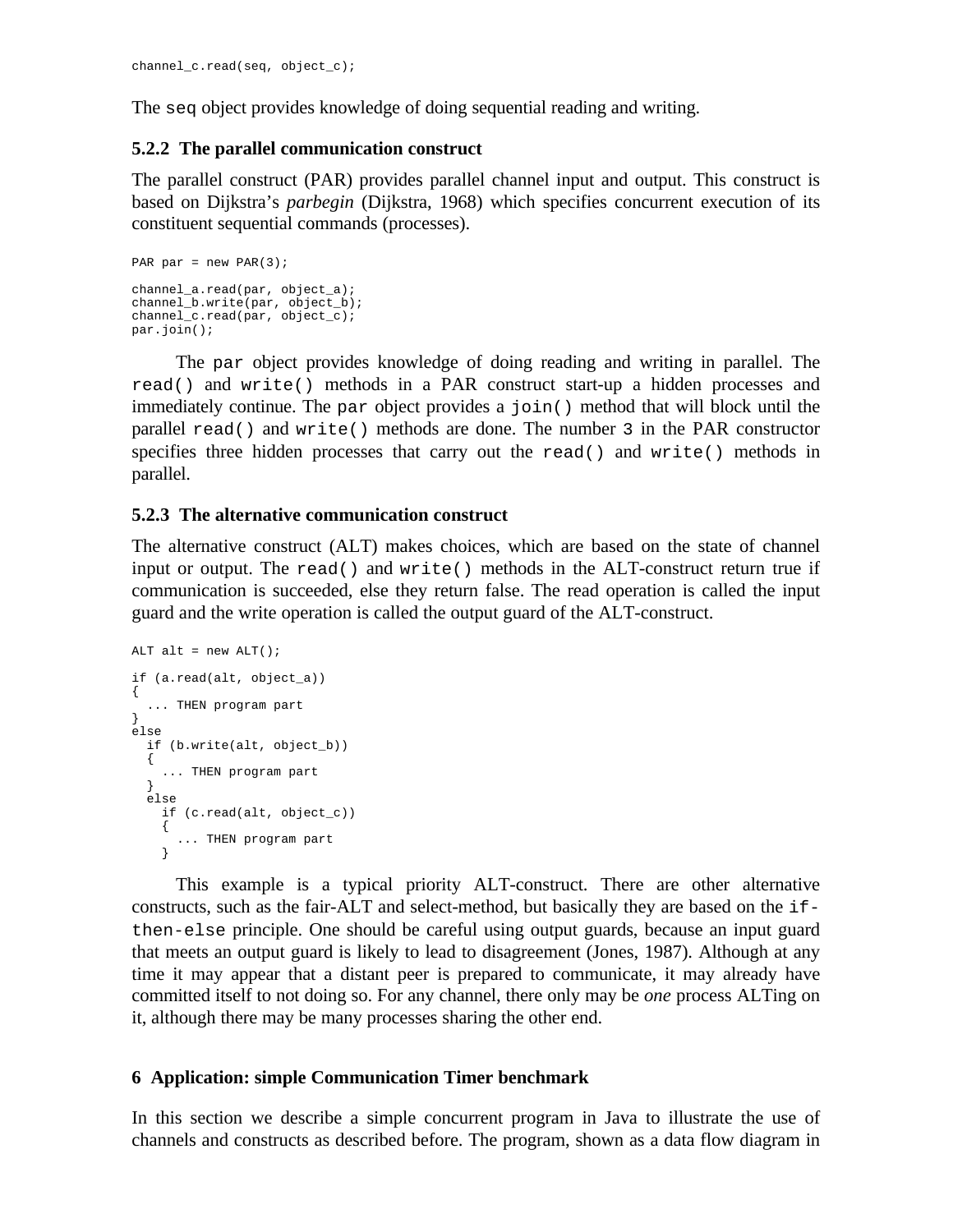figure 6.1, is a simple Communication Timer test program, named ComsTime, which is an up-counter that starts from zero. This Java program is a benchmark for measuring process (i.e. thread) context-switch times.



*Figure 6.1: Simple concurrent program named "ComsTime"*

This benchmark consists of four processes (Prefix(0), Delta, Successor, and TimeAnalyser) connected by channels. Each process or *building block* is an active object processed by a single thread of control whereas a channel is a passive object with no life of its own – its methods being called as part of threads from active objects. A building block is a thoroughly tested object which is influenced by its direct neighbors and is automatically scheduled when its inputs are available or its outputs are processed (Welch, 1988).

The Prefix $(0)$  process kicks off by outputting 0 on its output channel and then going into a infinite *input-and-forward* cycle. The Delta process just cycles by waiting for input and then forwarding two copies (in parallel) to each of its output channels. The Successor process cycles through waiting for input, incrementing the number that arrives and forwarding the result to its output channel. Finally, the TimeAnalyser process simply consumes the arriving numbers (which will be the sequence of natural numbers) and times how fast they arrive.

The Prefix(0) and Successor processes synchronize with other threads twice per cycle, the Delta process three times and the TimeAnalyser process once per cycle. This makes 8 synchronizations (or context switches) per number that are consumed by the TimeAnalyser process. Dividing the cycle time reported by TimeAnalyser by 8 gives us the basic overhead for thread synchronization. The time spent by the processes themselves doing other things being negligible.

#### **6.1 ComsTime implementation**

Benchmark ComsTime, shown in listing 6.1, is a sequential program that declares channels, variables, and the building block objects. The building blocks are defined as threads and they are started automatically by its constructor. The try-catch body will intercept possible exceptions.

```
/**
 * ComsTime.java
  * Communication Timer Test Program
 **/
public class ComsTime
{
   public static void main(String args[])
   throws java.io.IOException
 {
     try
\{ /* Test command line */
       if (args.length != 2)
       {
          System.out.println("\nUsage: java ComsTime inner_loop_count outer_loop_count\n");
          System.exit(0);
       }
```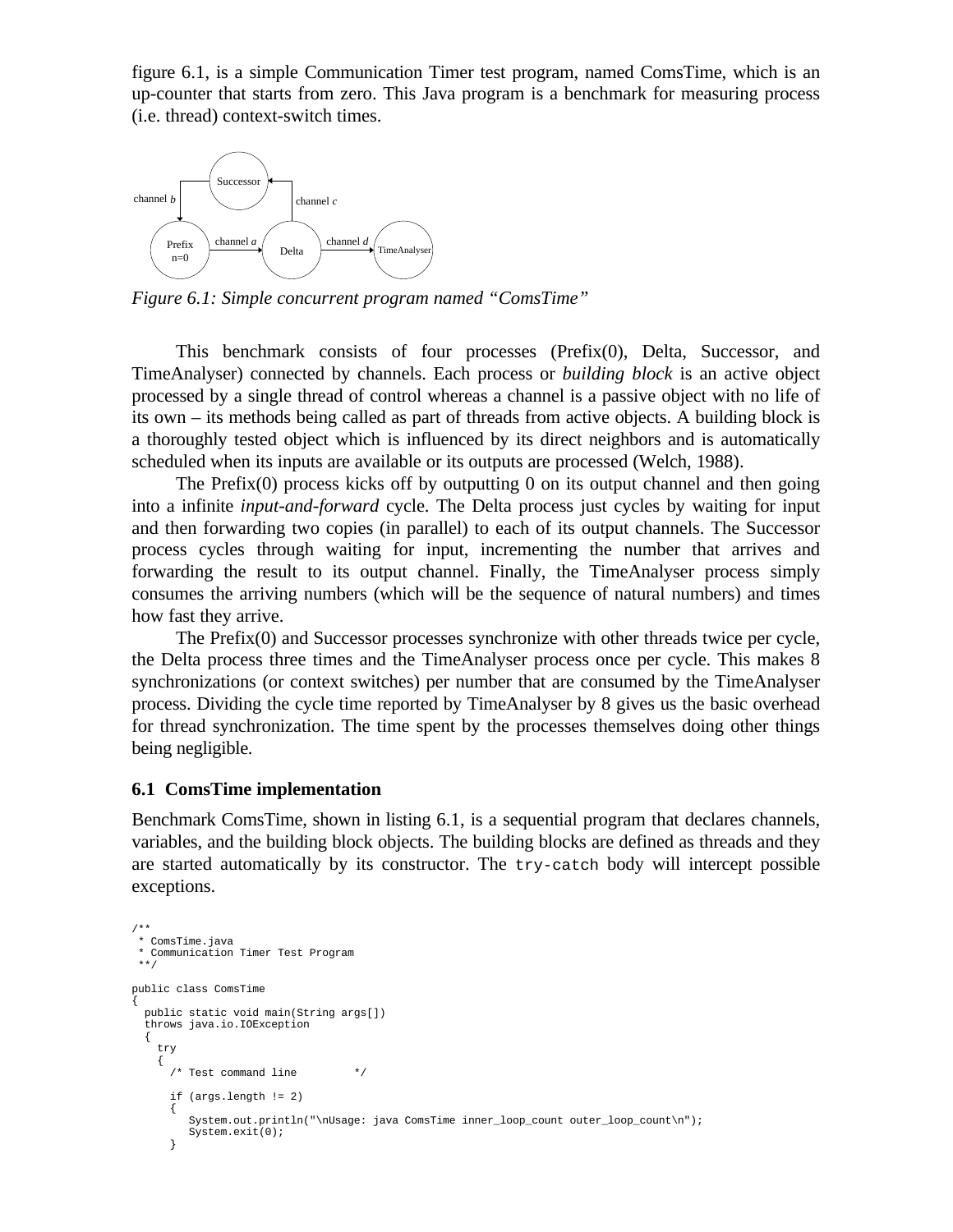```
/* Declarations: channels
      Channel channel_a = new Channel("channel a");
      Channel channel_b = new Channel("channel b");
     Channel channel c = new Channel("channel c"); Channel channel_d = new Channel("channel d");
       /* Declarations: variables */
      int innerloop = Integer.parseInt(args[0]);
      int outerloop = Integer.parseInt(args[1]);
       /* Declarations: processes (the threads start automatically) */
 Prefix prefix = new Prefix(0, channel_b, channel_a);
 Delta delta = new Delta(channel_a, channel_c, channel_d);
     Successor successor = new Successor(channel_c, channel_b);
      TimeAnalyser timeAnalys = new TimeAnalyser(channel_d, innerloop, outerloop);
    } catch (Exception e)
       { System.out.println("Exception (main): "+e); }
  }
```
*Listing 6.1: ComsTime*

}

Programming in terms of processes (or building blocks) has some major advantages, which we will illustrate by means of listing 6.1.

There is a straightforward transition between the data flow model (figure 6.1) and the implementation (listing 6.1). The structure defined by the model specifies the structure of the implementation of the program and visa versa. One can easily draw a data flow diagram from the declarations of channel and building block objects. The transition could be automated by means of a generator that generates Java code from the data flow model.

The main program is a kind of network configurer, which builds a network of building blocks and channels. A network configurer is characterized in that it does not contain nonterminating loops, but starts-up the actual program. Afterwards the network configurer terminates successively. The Prefix building block also functions as a network configurer, which starts the Identity building block and connects it to the network. The idea of a network configurer has two advantages: (1) the programmer can browse easily through the program starting with the main program, and (2) the program can be partitioned for multiprocessor platforms.

The implementations of the network configurer as well as the building blocks are described in an orthogonal manner. A modification of the structure of the data flow model means adding or removing building block and channel declarations to or from the network configurer without influencing other parts of the program. The structure of the program can be very well maintained and extended by concatenation of other network configures. The network configurer and the building blocks are also very well reusable.

#### **6.2 Building blocks implementation**

The building block classes are subclasses of the Thread class. Statement  $this.start()$  in its constructor body automatically starts the object as a process (or active object) The run(){} body will be invoked by a the newly launched thread of control.

The parameters of the constructors are initially variables or shared channels; the shared channel parameters provide an channel interface for the object. In other words, building blocks have a method interface and a channel interface. These objects can be used through its methods or through its channel inputs and outputs.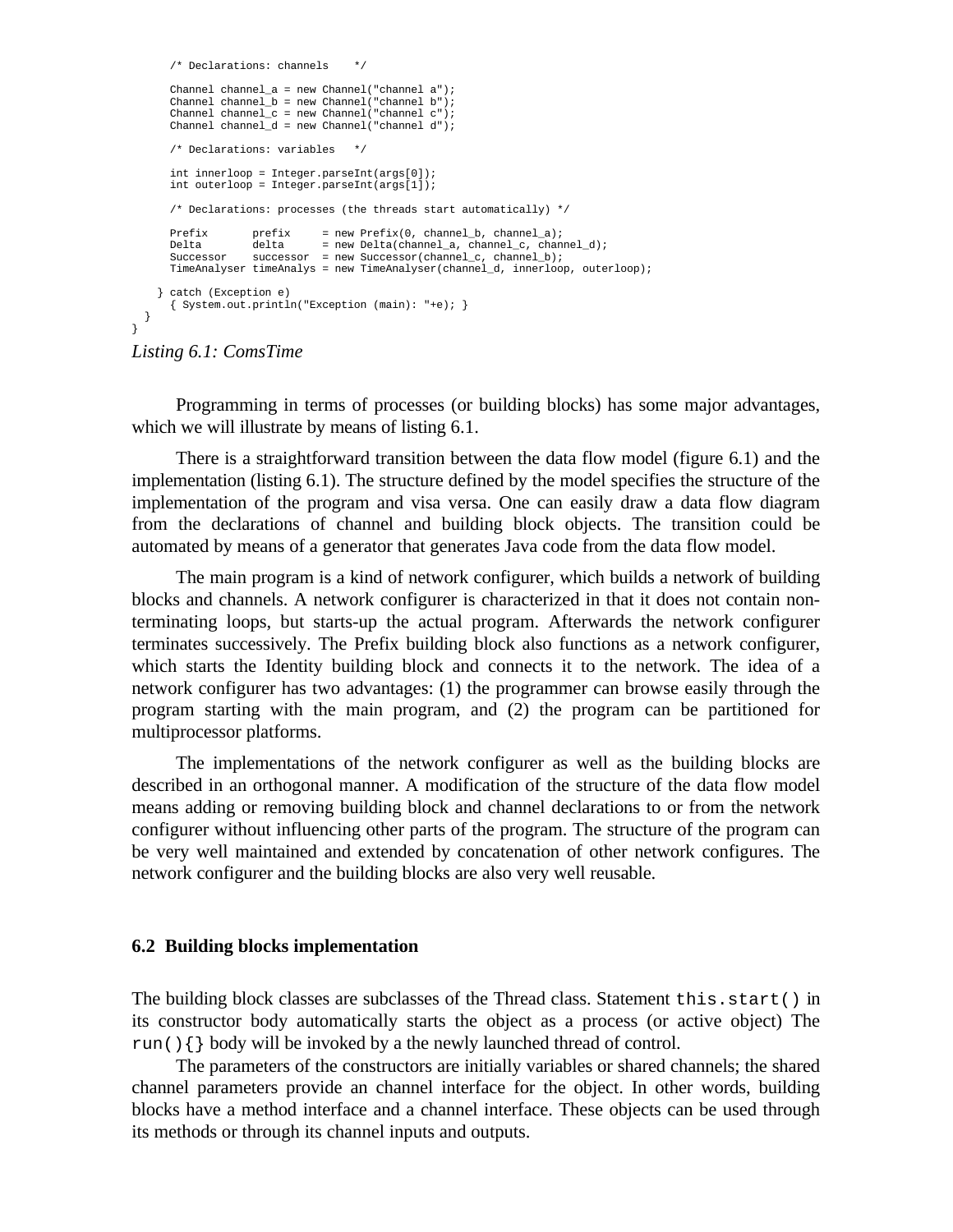# **6.2.1 Identity**

The building block identity is a procedure with an input and an output parameter, both in the form of channels. An (intProtocol) object entering via the input channel is passed unchanged to the output channel. The procedure identity is identical to an active buffer with length one.

```
public class Identity extends Thread
{
   private ChannelInput in;
   private ChannelOutput out;
  private SEQ seq = new SEQ();<br>private intProtocol object = new int
                         object = new intProtocol();
   public Identity(ChannelInput in, ChannelOutput out)
 {
     this.in = in;
    this.out = out;
     this.start();
   }
   public void run()
   {
     try
     {
       while(true)
        {
         chanin.read(seq, object);
         chanout.write(seq, object);
 }
     } catch (Exception e)
       { System.out.println("Exception (Identity): "+e); }
   }
}
```
# **6.2.2 Prefix**

We can use building blocks to make new building blocks. For example, the building block, called prefix, starts-up the building block identity (section 6.2.1). The procedure first sends out a specified number *n* (here  $n = 0$ ) and then prefix behaves as identity. The building block prefix is an example of an configurer that starts building block identity after it initializes the output channel by sending a zero first.

```
public class Prefix extends Thread
{
   private ChannelInput in;
  private ChannelOutput out;
private SEQ seq = new SEQ();
 private intProtocol object = new intProtocol();
   public Prefix(int n, ChannelInput in, ChannelOutput out)
 {
     this.in = in;
    this.out = out;
     object.value = n;
     this.start();
 }
   public void run()
 {
     try
     {
       out.write(seq, object);
      Identity id = new Identity(in, out); } catch (Exception e)
       { System.out.println("Exception (Prefix): "+e); }
   }
}
```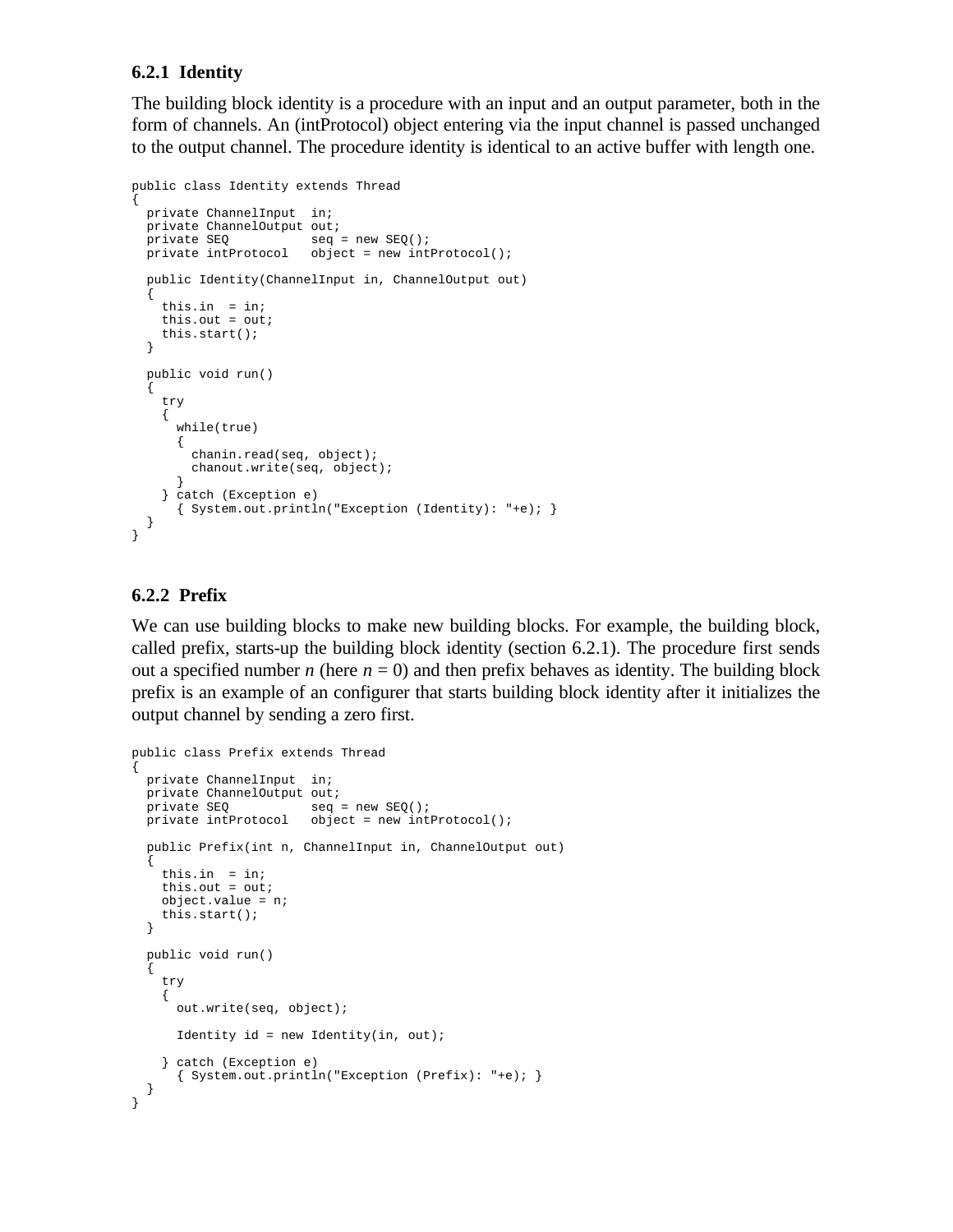## **6.2.3 Delta**

Another useful building block is the delta. Delta has one input and two output channels. Each incoming (intProtocol) object is passed unchanged to each of the two output channels in parallel. In this case the input object will be cloned to the two output objects. This building block is used whenever a process has to send a value to two other (parallel) processes. Delta or a similar process is required in such cases when two parallel processes may not read from the same channel and is as such the answer to broadcasting.

```
public class Delta extends Thread
{
   private ChannelInput in;
  private ChannelOutput out1, out2;
 private SEQ seq = new SEQ();<br>private PAR par = new PAR(2);
private PAR part = new PAR(2);
 private intProtocol object = new intProtocol();
   public Delta(ChannelInput in, ChannelOutput out1, ChannelOutput out2)
 {
     this.in = in;
    this.out1 = out1;
    this.out2 = out2;
     this.start();
   }
   public void run()
 {
     try
\{ while(true)
\{ in.read(seq, object);
         out1.write(par, object);
        out2.write(par, object);
        par.join();
 }
     } catch (Exception e )
       { System.out.println ("Exception (Delta): "+e); }
   }
}
```
#### **6.2.4 Successor**

The building block successor is largely the same as the building block identity. There is only one difference: the value of an (intProtocol) object that enters through the input channel is increased by 1 before being passed along to the output channel.

```
public class Successor extends Thread
{
   private ChannelInput in;
  private ChannelOutput out;<br>private SEQ seq =
                         seq = new SEQ();
  private intProtocol object = new intProtocol();
   public Successor(ChannelInput in, ChannelOutput out)
   {
     this.in = in;
     this.out = out;
     this.start();
   }
   public void run()
 {
     try
     {
       while(true)
\{ in.read(seq, object);
         ((intProtocol)object).value++;
         out.write(seq, object);
       }
```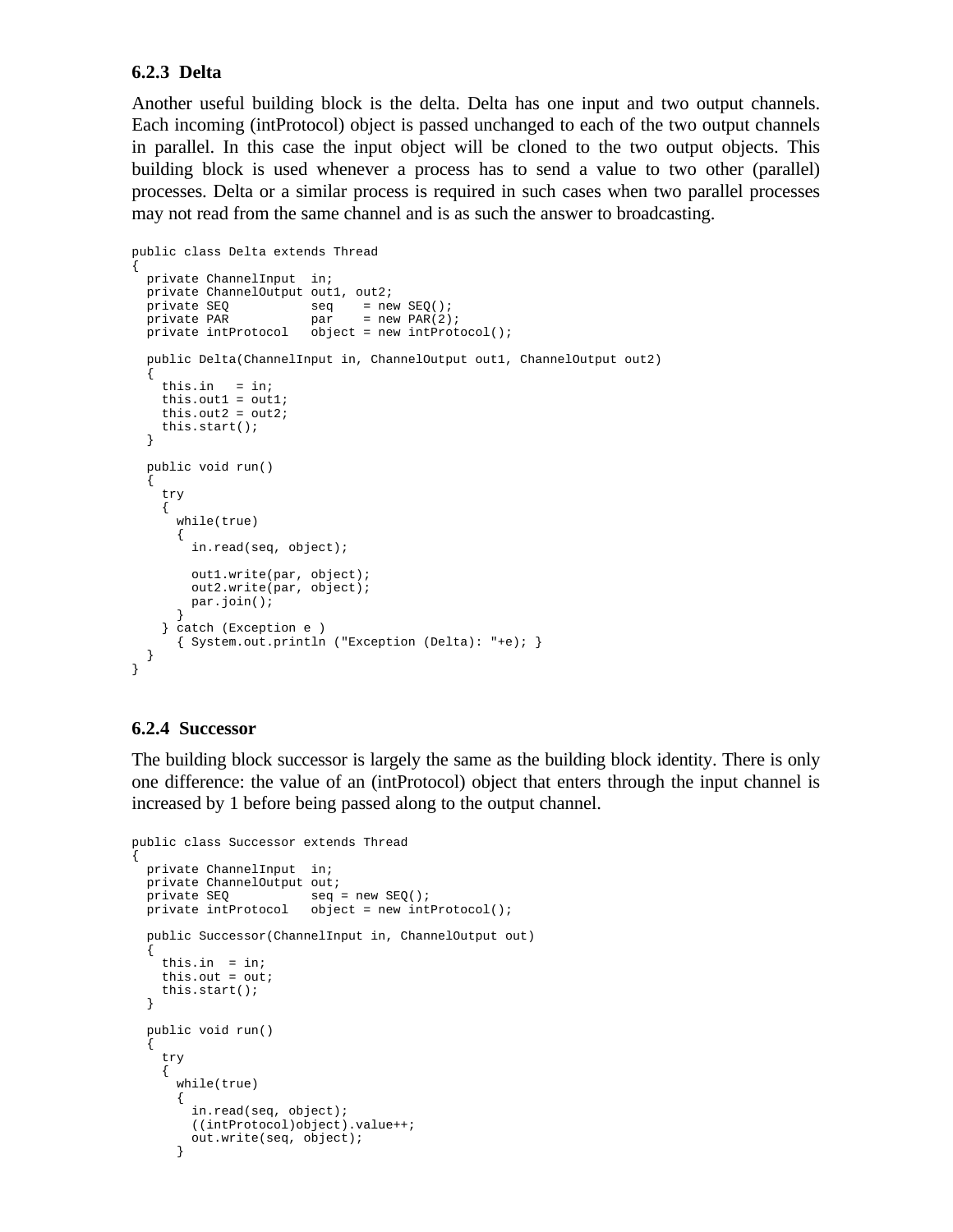```
 } catch (Exception e )
       { System.out.println ("Exception (Successor): "+e); }
  }
}
```
# **6.2.5 TimeAnalyser**

Building block TimeAnalyser reads a burst of objects from the input channel and prints the delay time on screen. The System.exit(0) statement ends the whole program when TimeAnalyser is finished.

```
public class TimeAnalyser extends Thread
{
 private ChannelInput chanin;<br>private int count1,
private int count1, count2;
 private intProtocol object = new intProtocol();
private SEQ seq = new SEQ();
   public TimeAnalyser(ChannelInput ci, int cnt1, int cnt2)
 {
    chain = ci;count1 = ent1;count2 = cnt2;
    this.start();
 }
   public void run()
 {
     int i, j;
   long tstart, tstop, tdiff, tsum;
     System.out.println("Time Analyser started !\n");
     System.out.println("------------------------------");
     try
     {
      tsum = 0;for (j=0; j<count2; j++)\{ tstart = System.currentTimeMillis();
       for (i=0,i=constant,i++) chanin.read(seq, object);
         tstop = System.currentTimeMillis();
         tdiff = tstop - tstart;
        tsum = tsum + tdiff; }
      System.out.println("Average of one cycle = "+((float)tsum)/(float)(count1*count2)
+" \text{ms}");
    } catch (Exception e)
       { System.out.println("Exception (TimeAnalyser): "+e); }
     System.exit(0);
   }
}
```
#### **7 Conclusions**

The csp classes form a complete package that contains the necessary ingredients for concurrent programming with channels in Java.

The channel and compositions concepts are derived from CSP and are developed according to the object oriented paradigm. There is a clear pattern of concerns by means of object oriented techniques using inheritance, delegation, genericity, and polymorphism. The channel itself is created according to the Adapter, Composite, and Proxy design patterns as described in Gamma et al. (1995).

The most important property of using channels and composition constructs is that the programmer is freed from synchronization and scheduling constructs. This facilitates programming of concurrent programs for the programmer.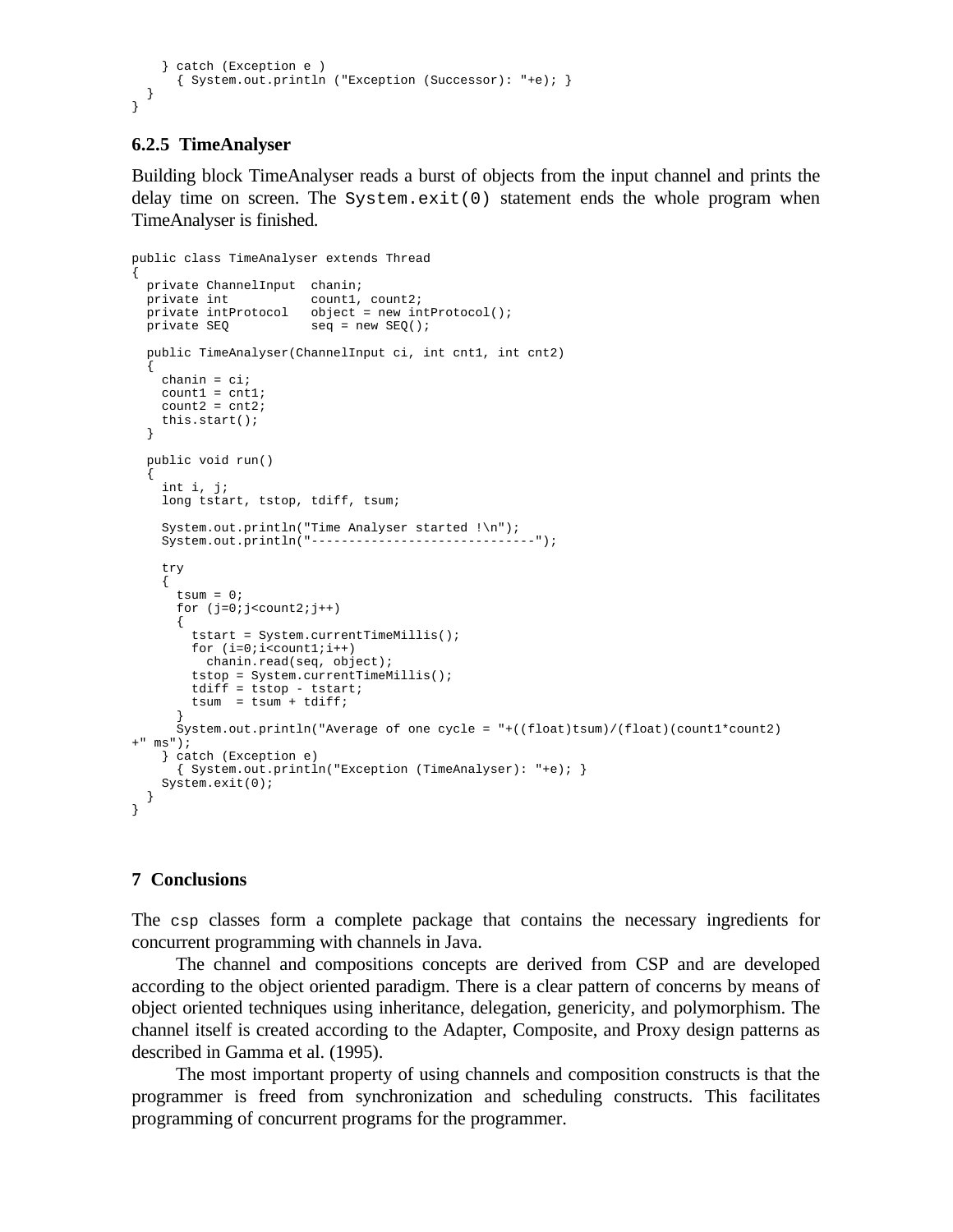Applications based on channels get scheduled on communication on a non-preemptive fashion. Non-preemptive scheduling is more efficient than preemptive scheduling and the channel can be optimized for better performances.

The channel and compositions concepts do not interfere or clash with other language concepts in Java. Furthermore, the channel and composition primitives could be integrated at byte-code level in Java as we see in occam.

Implementing software with channels eliminates the process of flattening the data flow model into one sequential program. Important is that there is no large gap, just a transformation, between the data flow model and the code. As a result, parallelism is maintained down to the code.

#### **References**

- Arnold K., Gosling J.A., (1996), *The Java Programming Language*, Addison-Wesley, Massachusetts, USA
- Davies J. and Schneider S., (1995), *Real-time CSP*, UK
- Dijkstra E.W., (1968), *Co-operating sequential processes*, Programming Languages, Academic Press, New York, pp. 43-112
- Gamma E. et al., (1995), *Design Patterns: Elements of Reusable Object-Oriented Software*, Addison-Wesly, Massachusetts, U.S.A.
- Hatley D.J., Pirbhai I.A., (1988), *Strategies for Real-Time System Specification*, Dorset House, New York, USA
- Hoare C.A.R, (1985), *Communicating Sequential Processes*, Prentice-Hall, London, UK
- Hoare C.A.R., (1974), *Monitors: An Operating System Structuring Concept*, Communication of the ACM, Vol. 17, No. 10, pp. 549-557
- Hoare C.A.R., (1978), *Communicating Sequential Processes*, Communications of the ACM, Vol. 21, No. 8, pp. 666-677
- Hürsch W.L. and Lopes C.V., (1994*), Separation of Concerns: Towards a New Paradigm of Software Engineering*, Boston, USA
- INMOS, (1988), *occam 2 Reference Manual*, Prentice-Hall, London, UK
- Jones G., (1987), *On Guards*, Parallel Programming of Transputer Based Machines, IOS
- Lea D., (1996), *Concurrent Programming in Java*, Addison-Wesley, Massachusetts, USA
- Lewis Bill and Berg J. Daniel, (1996), *Threads Primer: A guide to multithreaded Programming*, Sun Microsystems Press, Mountain View, USA
- Liu C.L., Layland J.W., (1973), *Scheduling Algorithms for Multiprogramming in a Hard-Real-Time Environment*, the Association for Computing Machinery, No. 20(1), pp. 46-61
- Martin J.M.R., (1996), *The Design and Construction of Deadlock-Free Concurrent Systems*, Ph.D. Thesis, University of Buckingham, UK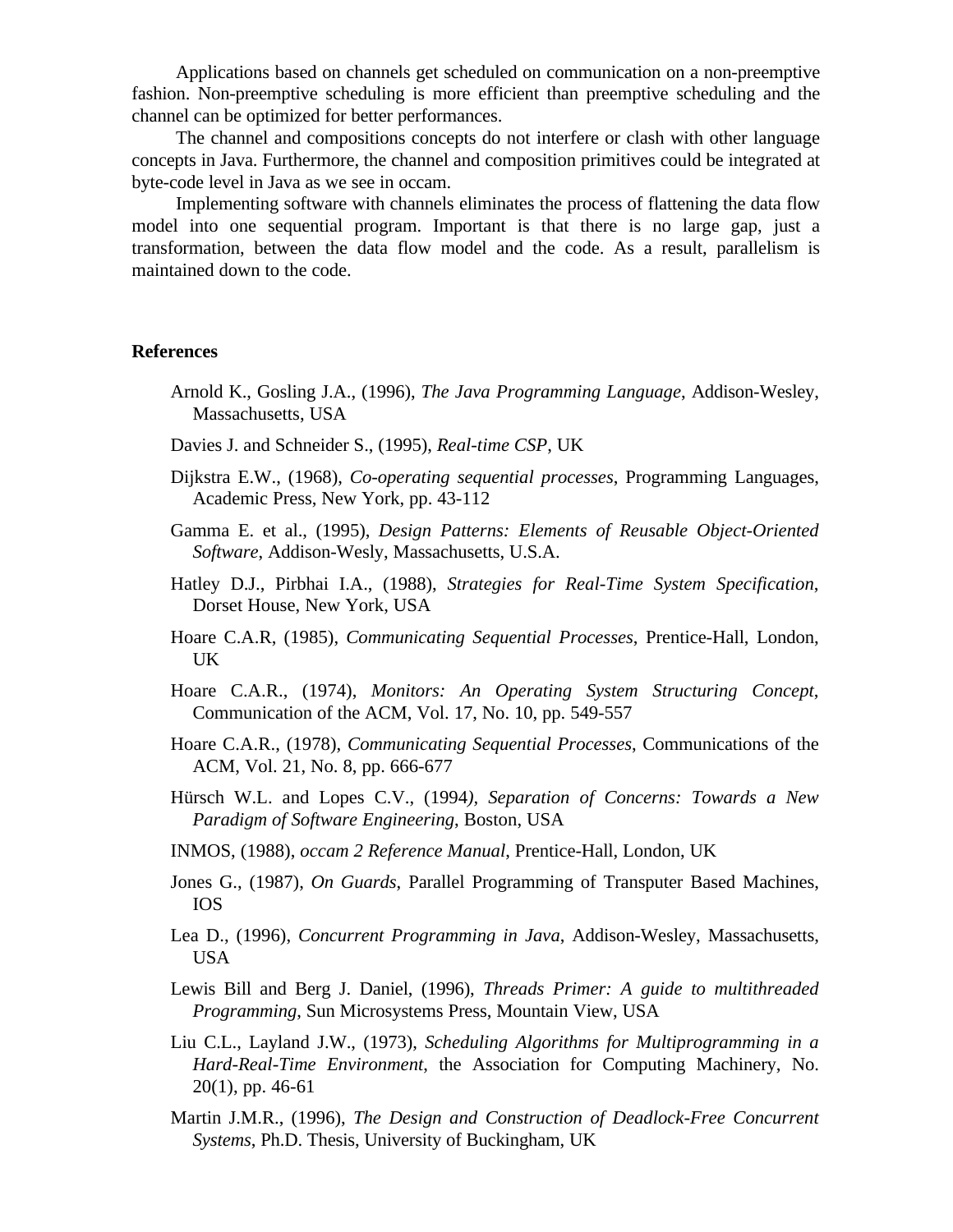- Rumbauch J., Blaha M., Premerlani W., Eddy F., Lorensen F., (1991), *Object-Oriented Modeling and Design*, Prentice-Hall, NJ., USA
- Silberschatz Abraham and Galvin Peter B., (1994), *Operating Systems Concepts*, Addison-Wesley Publishing, Fourth Edition
- Ward P.T. and Mellor S.J., (1985), *Structured Development Techniques for Real-Time Systems*, 3 vols, Prentice-Hall, NJ, USA
- Welch P.H., (1987), Emulating Digital Logic using Transputer Networks, *Lecture notes in computer science*, Vol. 1, Springer-Verlag
- Welch P.H., (1988), *An occam approach to transputer engineering*, Proceedings of the 3rd Conference on Hypercube Concurrent Computers and Applications, Pasadena, CA, USA
- Yourdon E.N., (1989), *Modern Structured Analysis*, Prentice-Hall, Englewood Cliffs, N.J., UK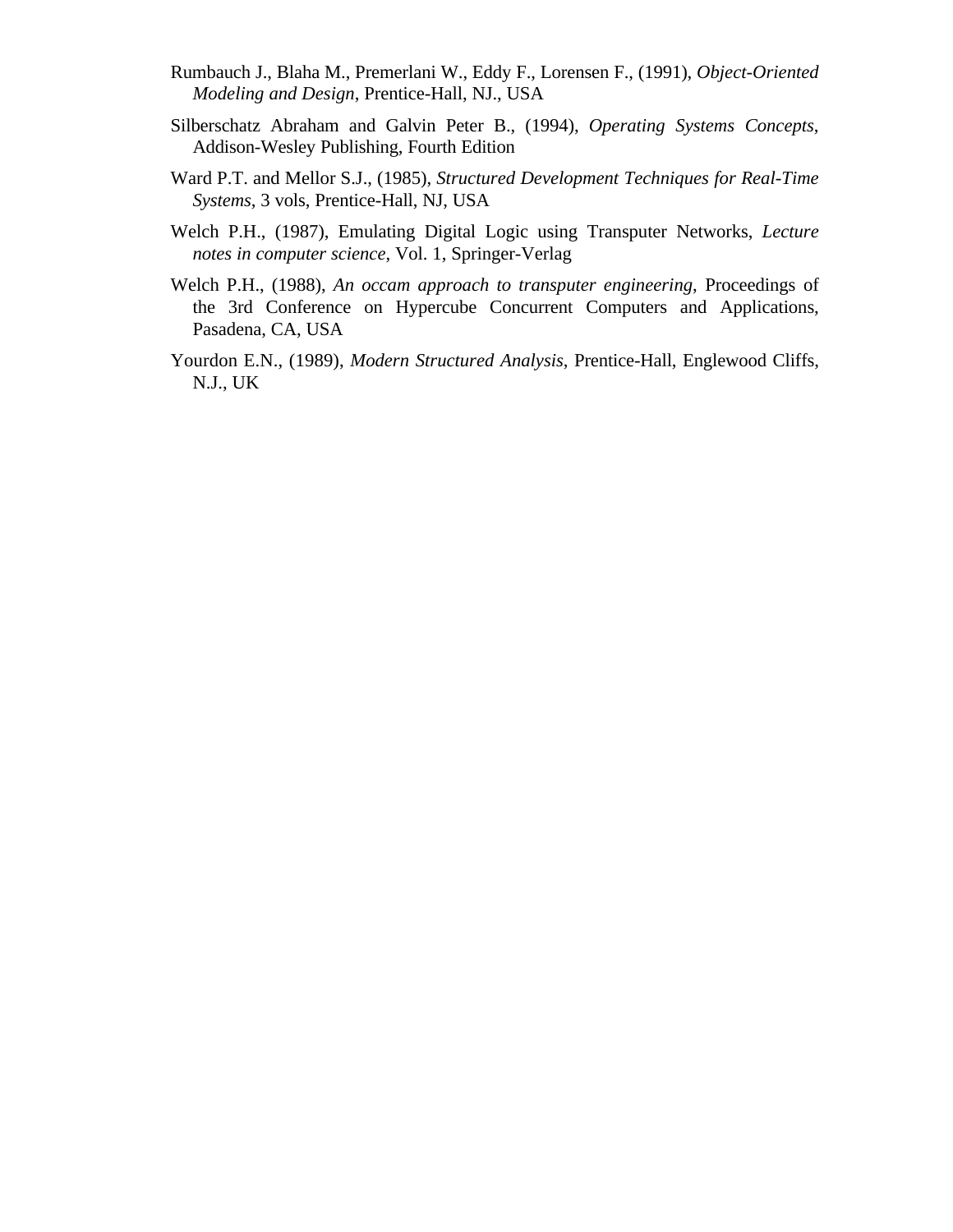# **Appendix A CSP channels and compositions**

The process algebra *Communicating Sequential processes* (CSP) by (Hoare, 1978) is an algebraic language in which the behaviour of communicating processes can be described and can be verified by means of events and operators.

In this appendix we prove by the formal method of CSP the profit of the parallel composition for communicating sequential processes. Section A.1 describes some important mathematical notations of the CSP language. A rule is also given which can be used to prove if the process satisfies the desired behaviour. In section A.2, two processes are described by the notations of section A.1; the first process is an example of deadlock and the second process eliminates deadlock. The rule is used to prove the occurrence of deadlock for both examples. Section A.3 describes the behaviour of three common composition, i.e. (1) the sequential composition, (2) the parallel composition, and (3) the alternative composition, in CSP.

# **A.1 Process algebra**

In CSP a process describes the behaviour pattern of an object in terms of events, operators, and other processes. To include events in our process description, we use the prefix operator:

if *a* is an event and *P* is a process, then

 $(a \rightarrow P)$ 

is a process which may engage in *a* before behaving as *P*. An event can also be a communication event, which is represented by the pair

*c.v*

where  $c$  is the name of the channel on which the event takes place, and  $v$  is the value of the message that is passed. The input and output are respectively the read action  $c$ ?*v* and write action  $c$ !*v* which are performed when both processes are ready and communication over channel *c* is performed. We define an input process

 $(c?v \rightarrow P(v))$ 

as a process that behaves as process  $P(v)$  after the value v is read by channel c. The value v is of type *T* denoted as  $(c?(\nu : T) \rightarrow P(\nu))$ . We define an output process

 $(c!v \rightarrow P)$ 

as a process that behaves as process *P* after the value *v* is sent by channel *c*. This tightly defined communication protocol is called *rendezvous* communication. The set of messages communicable on channel c is defined as

$$
type(c) = \{v \mid c.v \in aP\}
$$

The alphabet  $aP$  is the set of events in process P. The type of value  $\nu$  is specified by the output process  $(c!v \rightarrow P) = (c.v \rightarrow P)$  and must be accepted by the input process  $(c?x \rightarrow P(x)) = v: type(c)$  $(c.v \rightarrow P) = (c.v \rightarrow P)$  $\rightarrow$  *P*(*v*)), where symbol denotes choices. The output process defines one type and the input process accepts one or more types.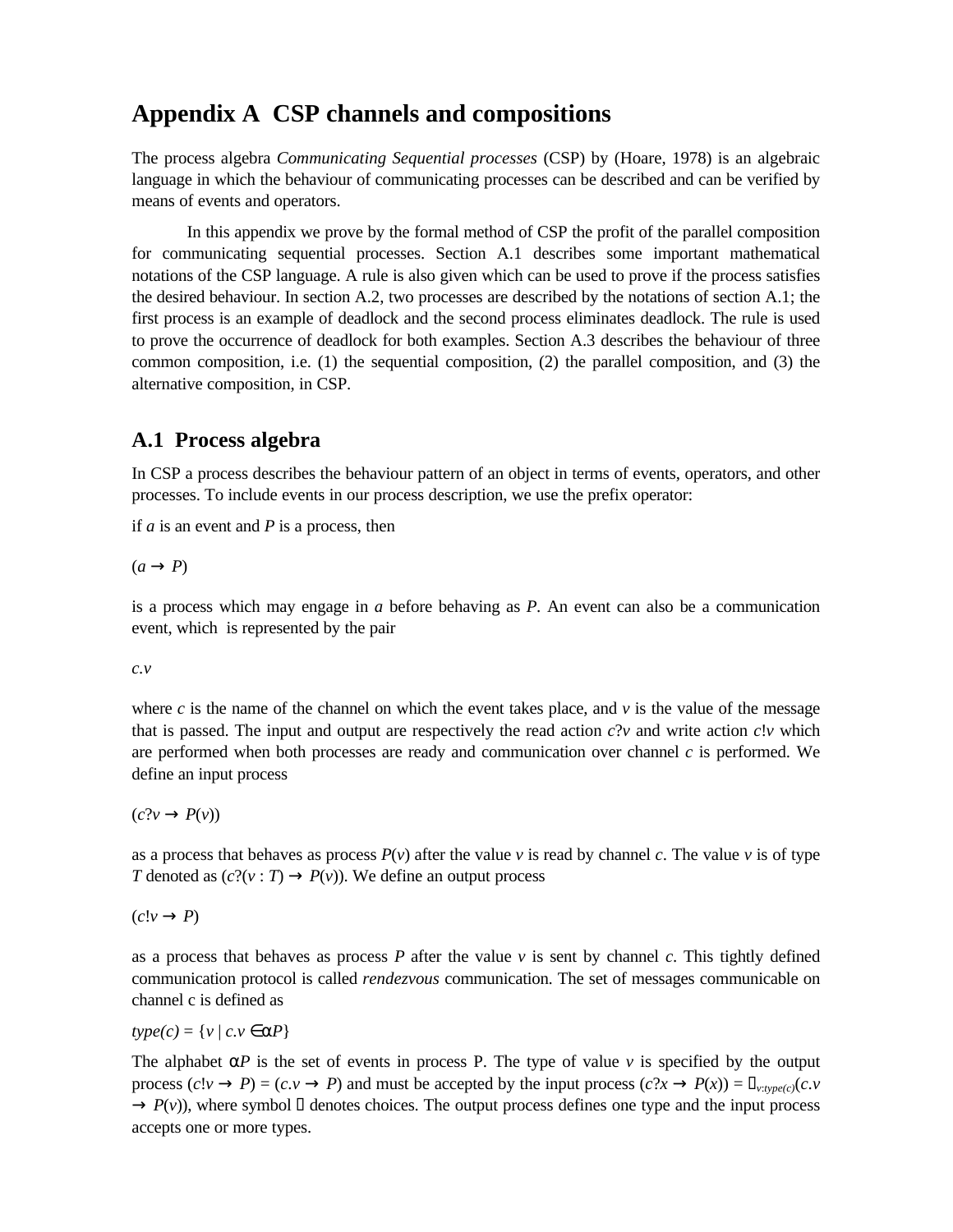The processes *P* and *Q* can be observed in various compositions:

- (*P* ; *Q*) **sequential composition**; behaves as *P* until this component is successfully terminated and then behaves as *Q*.
- (*P* || *Q*) **parallel composition**; a composition in which *P* is able to engage in any event from the set  $\alpha P$ , and Q is able to engage in any event from the set  $\alpha Q$ . The two processes must cooperate to perform any event which is common to both alphabets. This parallel composition can also be described by *P* |[ *A* ]| *Q* with  $A = \alpha P \mid \alpha Q$  being the shared set of events.
- (*P* ||| *Q*) **parallel composition (interleaving)**; the two processes *P* en *Q* evolve independently without cooperating upon every occurrence of any event of *P* and *Q*. This parallel composition is equal to  $P \parallel A \parallel Q$  with set *A* is empty. If one process cannot engage in the action, then it must be the other one; but if both processes could have engaged in the same action, the choice between them is non-deterministic.
- (*P Q*) **alternative composition**; behaves as *P* if the first action of *P* can engage, else behaves as *Q* if the first action of *Q* can engage. If both actions can engage then the choice between them will be non-deterministic (the environment can control which of *P* or *Q* will be selected).
- $(P \cap Q)$  **alternative composition (non-deterministic)**; the choice between *P* and *Q* is based on the arbitrary selection, without the knowledge or control of the external environment.
- *STOP* The process which never engages in any event. This describes the behaviour of a broken object; a deadlocked object.
- *SKIP* A process, which does nothing but terminates successfully.

An important rule in CSP, which we will use later in this section, is

Let  $P = x \cdot x \rightarrow P_x$  $Q = y:Y \to Q_y$ Then  $P \parallel A \parallel B \parallel Q = zz \qquad z \rightarrow (P_z \parallel A \parallel B \parallel Q_z)$ where  $P_z' = P_z$  if  $z \in X$ ; *P* otherwise and  $Q_z' = Q_z$  if  $z \in Y$ ; Q otherwise and  $Z = (X \cap Y) \cup (X - B) \cup (Y - A)$ assuming  $X \subseteq A$  and  $Y \subseteq B$ 

*Rule 1.1: General choice operator rule*

This rule provides an algorithm to evaluate the behavior of two parallel processes  $(P \parallel Q)$ . The shorthand notation  $P = x \times x \rightarrow P_x$  is a series of choices depending on the events *x* in set *X*. For instance,  $P = x_{\{a,b,c\}} x \rightarrow P_x$  is equal to  $P = (a \rightarrow P_a)$   $(b \rightarrow P_b)$   $(c \rightarrow P_c)$ . The set Z is defined as the collection of elements in *X* and *Y* and without double elements. The notation  $(X - B)$  is the set  $\{x \mid$ *x*∈ *X*, *x* ∉ *B*).

 $\Box$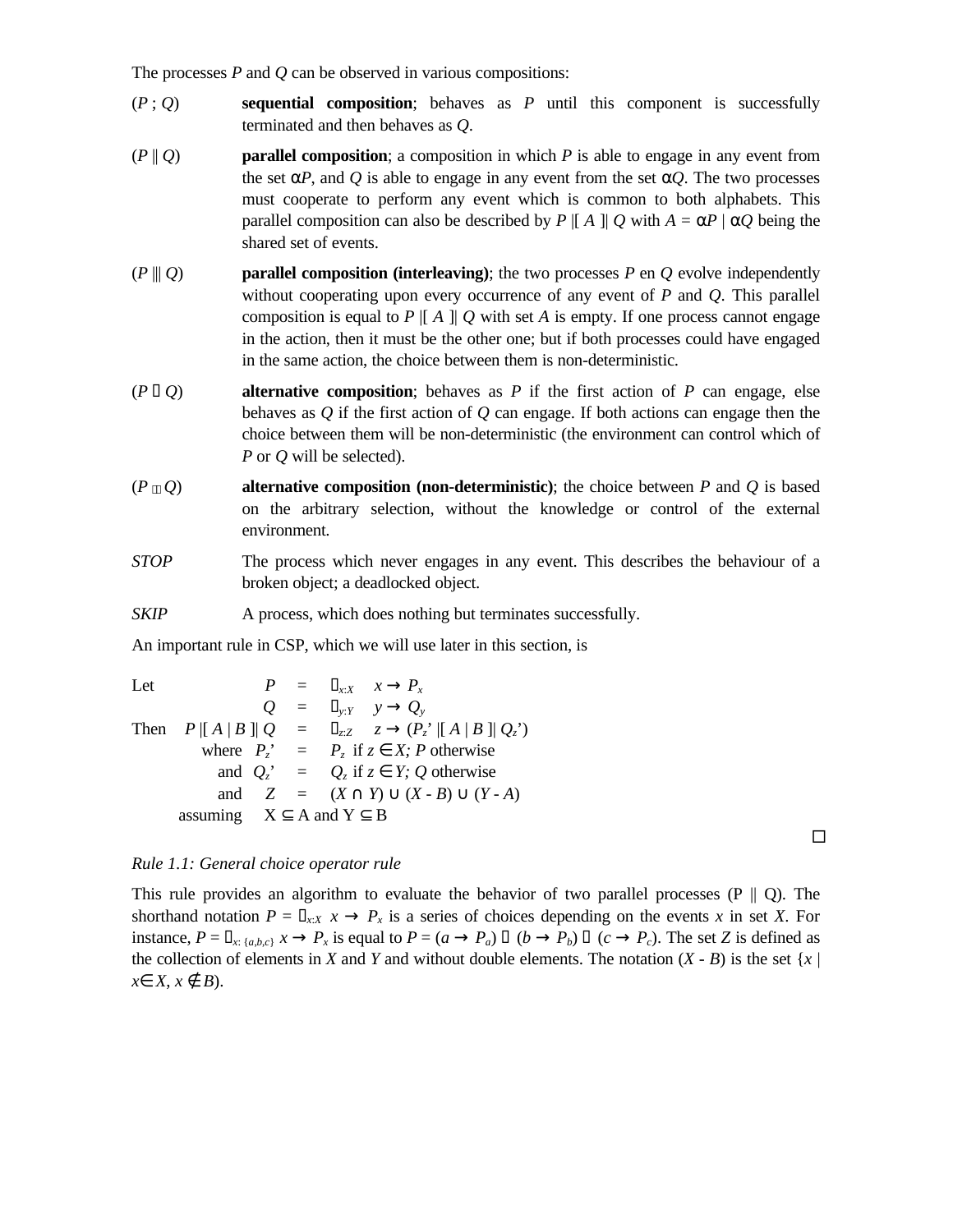# **A.2 Communicating processes**

The processes *P* and *Q* communicate through shared channels. The read and write actions on a channel are considered shared events that are performed when they are both ready. A channel provides one-way communication between two processes. For two-way communication two channels should be used. A channel that is used only for output by a process will be called an output channel of that process and one used only for input will be called an input channel.



#### *Figure A.1: Communicating processes*

Figure A.1 shows one-way and two-way communication between processes. Figure A.1a. shows a parallel composition where *P* en *Q* share the same channel *c*. Communication will occur on channel *c* on each occasion that *P* outputs a message and *Q* inputs that message, simultaneously. An outputting process specifies an unique value for the message, whereas the inputting process is prepared to accept any communicable value. Thus the event that will actually occur is the communication  $c.v$ , where  $v$  is the value of the message specified by the outputting process. Process *P* executes action *c*!*a* and process *Q* executes action *c*?*a* as shown in figure A.1b, in which the variables *x* and *a* hold the message *v*. Figures A.1c. and A.1d. show this for two-way communication between *P* and *Q*.

In case of two-way communication or in the presence of a cycle, we must avoid deadlock at any time. The next section will discuss the appearance of deadlock caused by a typical sequential order of communication between processes.

#### **A.2.1 Sequential composition is deadlock sensitive**

A thread is a sequential flow of control. The processes *P* and *Q* can be considered threads of control that invoke read and write actions on both channels each in a sequential orders. If this order is not correctly chosen by the programmer or by the flow of control then deadlock may be the result. Both processes will then wait on communication infinitely. The Processes *P* and *Q* of figure A.1c are once again shown in figure A.2. For convenience, the read i.e.  $c<sub>i</sub>$ ?*v* and the write i.e.  $c<sub>i</sub>$ !*v* events are abbreviated to one event  $c_i$  with the same channel name. For instance, if the process engages in  $c_1$ then process *P* engages in  $c_1!v$  and process *Q* engages in  $c_1?v$ , that is, they are both ready to communicate.



*Figure A.2: Cyclic communicating processes*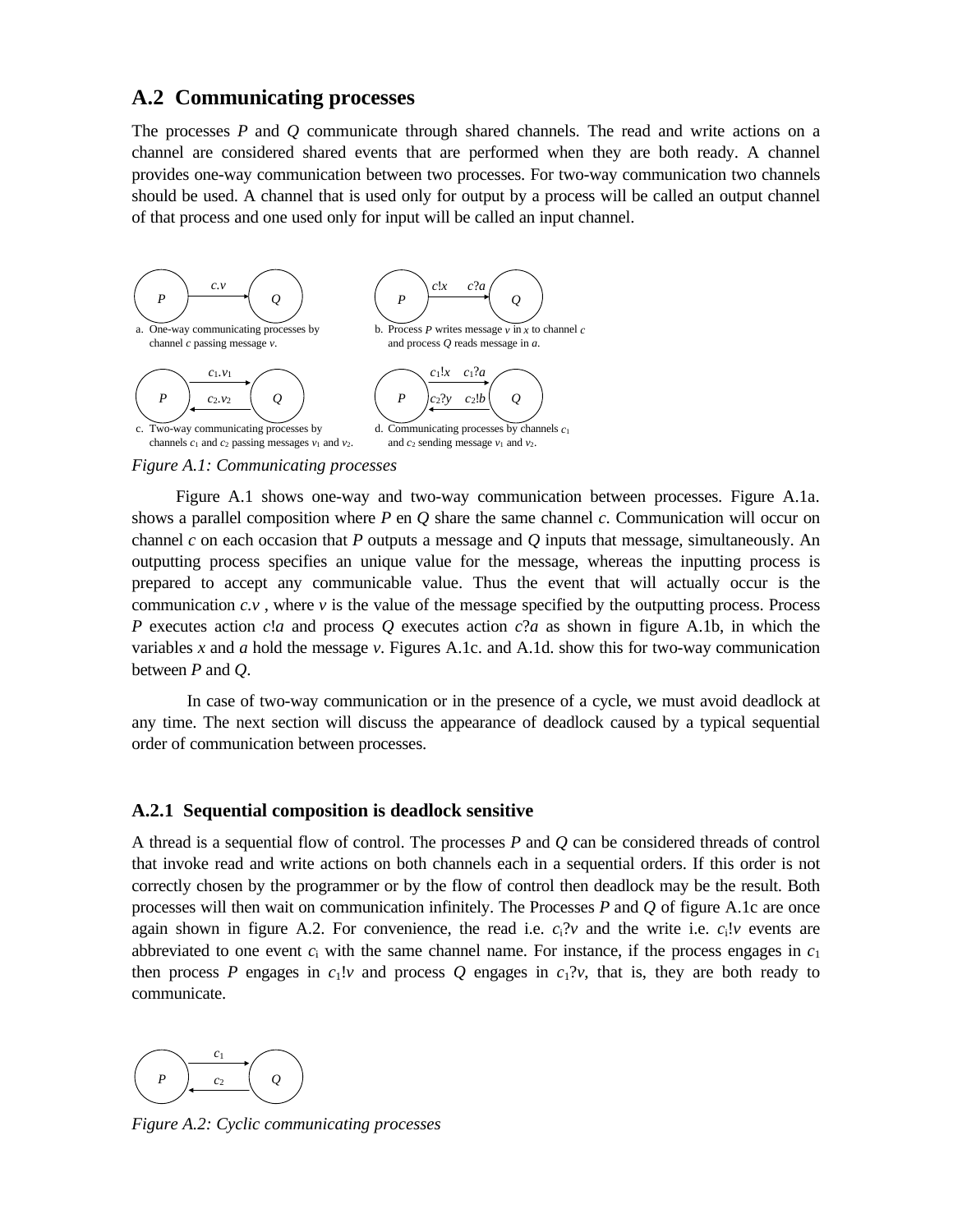This system process of figure A.2 can be described as

*P*: do sequential { *c*1 ! *x c*2 ? *y* } *Q*: do sequential { *c*2 ! *b c*1 ? *a* }

or in the CSP language,

*SYSTEM* =  $(P \parallel Q) = (P \parallel \alpha P \mid \alpha Q \parallel Q)$  with  $\alpha P = \{c_1, c_2\}$  and  $\alpha Q = \{c_1, c_2\}$ 

in which the processes *P* and *Q* are described as

$$
P = (c_1 \rightarrow c_2 \rightarrow P')
$$
  

$$
Q = (c_2 \rightarrow c_1 \rightarrow Q')
$$

The processes *P*' and *Q*' are suffix processes of respectively *P* and *Q* after the composition. We simply see that  $c_1 \rightarrow c_2$  and  $c_2 \rightarrow c_1$  only can be performed when  $c_1 = c_2$ . This is never true and therefore the processes *P* and *Q* are mutual exclusive or deadlocked.

In the next derivation we prove, on the basis of the rule 1.1 in section A.1, that this order of communication immediately leads to deadlock.

**Theorem**: Sequential communication in an erroneous order will lead to deadlock.

PROOF: We give a system that is equal to *STOP*.

Let

and

or

$$
P = (c_1 \rightarrow c_2 \rightarrow P') = (c_1 \rightarrow P_{c1}) \text{ with } P_{c1} = (c_2 \rightarrow P')
$$
  
\n
$$
Q = (c_2 \rightarrow c_1 \rightarrow Q') = (c_2 \rightarrow Q_{c2}) \text{ with } Q_{c2} = (c_1 \rightarrow Q')
$$
  
\nthen  
\n
$$
SYSTEM = ((c_1 \rightarrow c_2 \rightarrow P') | [ \{c_1, c_2\} | \{c_1, c_2\} ] | (c_2 \rightarrow c_1 \rightarrow Q'))
$$
  
\nfollowing rule 1.1  
\n
$$
X = \{c_1\}, Y = \{c_2\}, \text{ and } Z = \{\}
$$
  
\nwith  
\n
$$
P = x_{\{c\}} \quad x \rightarrow P_x = c_1 \rightarrow P_{c1}
$$
  
\n
$$
Q = y_{\{c2\}} \quad y \rightarrow Q_y = c_2 \rightarrow Q_{c2}
$$
  
\nand  
\n
$$
P | [\alpha P | \alpha Q] | Q = z_{\{1\}} \quad z \rightarrow (P_z' | [A | B] | Q_z') = STOP
$$
  
\nor  
\n
$$
SYSTEM = STOP
$$

Process *SYSTEM* will never engage in any event of *P* and *Q* and will immediately deadlock. This proof can be extended to more than two communicating processes.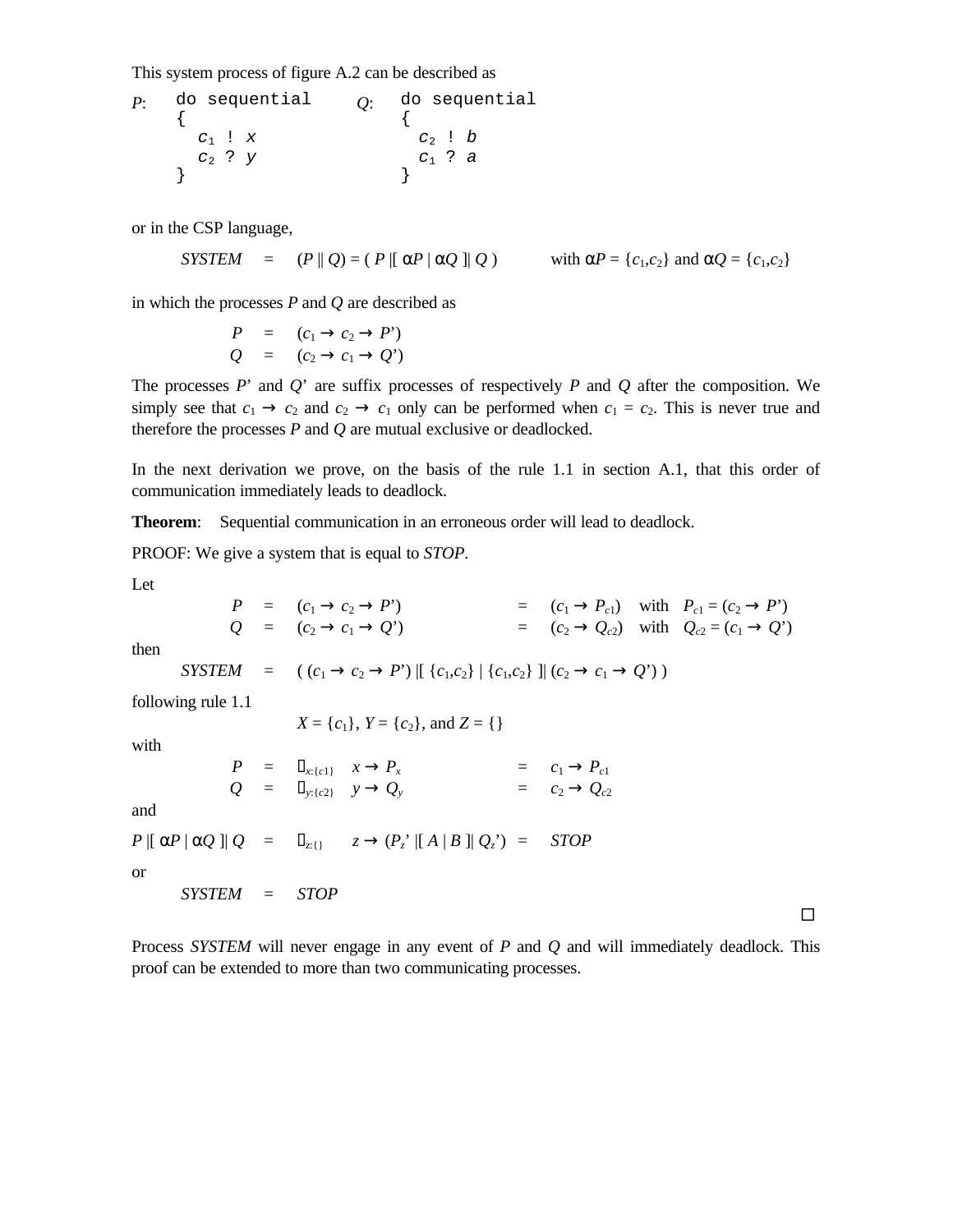### **A.2.2 Parallel compositions eliminate deadlock**

The read and write actions of process *P* and the read and write actions of process *Q* are mutual independent. The read and write action can be executed in arbitrary order because the order is actually undefined. As mentioned before, in a sequential composition, such as in a sequential process, the order of the read and write actions should be carefully chosen. A more secure approach is using a parallel composition which eliminates deadlock.

Consider example

*P*: do sequential { *c*1 ! *x c*2 ? *y* } *Q*: do parallel { *c*2 ! *b c*1 ? *a* }

In the following proof we show that this system process always performs all actions. Again, this proof can be extended to more than two communicating processes.

**Theorem**: A parallel composition will prevent an erroneous order of communication and eliminates potential deadlock.

PROOF: We will show that a parallel composition always satisfies the behaviour of the system.

Let

|  | $P = (c_1 \rightarrow c_2 \rightarrow P')$<br>$=$ $(c_1 \rightarrow P_{c1})$ with $P_{c1} = (c_2 \rightarrow P')$                     |
|--|---------------------------------------------------------------------------------------------------------------------------------------|
|  | $Q = (c_2 \rightarrow c_1 \rightarrow Q')$ $(c_1 \rightarrow c_2 \rightarrow Q')$                                                     |
|  | with $Q_{c1} = (c_1 \rightarrow Q')$ and $Q_{c2} = (c_2 \rightarrow Q')$<br>$=$ $(c_2 \rightarrow Q_{c2})$ $(c_1 \rightarrow Q_{c1})$ |

then

$$
SYSTEM = (c_1 \to c_2 \to P') [[ \{c_1, c_2\} || (c_1, c_2) || ((c_2 \to c_1 \to Q') (c_1 \to c_2 \to Q'))
$$

following rule 1.1

$$
X = \{c_1\}
$$
,  $Y = \{c_1, c_2\}$ , and  $Z = \{c_1\}$ 

W

with  
\n
$$
X = \{c_1\}, Y = \{c_1, c_2\}, \text{ and } Z = \{c_1\}
$$
\nwith  
\n
$$
P = \begin{cases}\nx_{\{c\}} \\
Q = \begin{cases}\nx_{\{c\}} \\
y_{\{c\}}\n\end{cases} & y \to Q_y\n\end{cases} = \begin{cases}\nc_1 \to P_{c1} \\
(c_1 \to Q_{c1})\n\end{cases} & (c_2 \to Q_{c2})
$$
\nand  
\n
$$
P \parallel \alpha P \parallel \alpha Q \parallel Q = \begin{cases}\nz_{\{c\}}\n\end{cases} & z \to (P_z^* \parallel A \parallel B \parallel Q_z^*) = \begin{cases}\nc_1 \to (P_{c1} \parallel A \parallel B \parallel Q_{c1})\n\end{cases}
$$
\nThe next behavior is  
\n
$$
X = \{c_2\}, Y = \{c_1, c_2\}, \text{ and } Z = \{c_2\}
$$
\nwith  
\n
$$
P_z^* = \begin{cases}\nx_{\{c\}} \\
Q_z^* = \begin{cases}\nx_{\{c\}}\n\end{cases} & x \to P_x = \begin{cases}\nc_2 \to P_{c2} \\
C_1 \to Q^* \end{cases} & (c_2 \to Q^*)\n\end{cases}
$$
\nand  
\n
$$
P \parallel \alpha P_z \parallel \alpha Q_z \parallel Q = \begin{cases}\nz_{\{c\}}\n\end{cases} & z \to (P_z^* \parallel A \parallel B \parallel Q_z^*) = \begin{cases}\nc_2 \to (P^* \parallel A \parallel B \parallel Q^*)\n\end{cases}
$$
\nor  
\n
$$
SYSTEM = c_1 \to c_2 \to (P^* \parallel A \parallel B \parallel Q^*)
$$

Process *SYSTEM* can engage in both events  $c_1$  and  $c_2$  of *P* and *Q* and therefore this process satisfies the behavior of the system process.

 $\Box$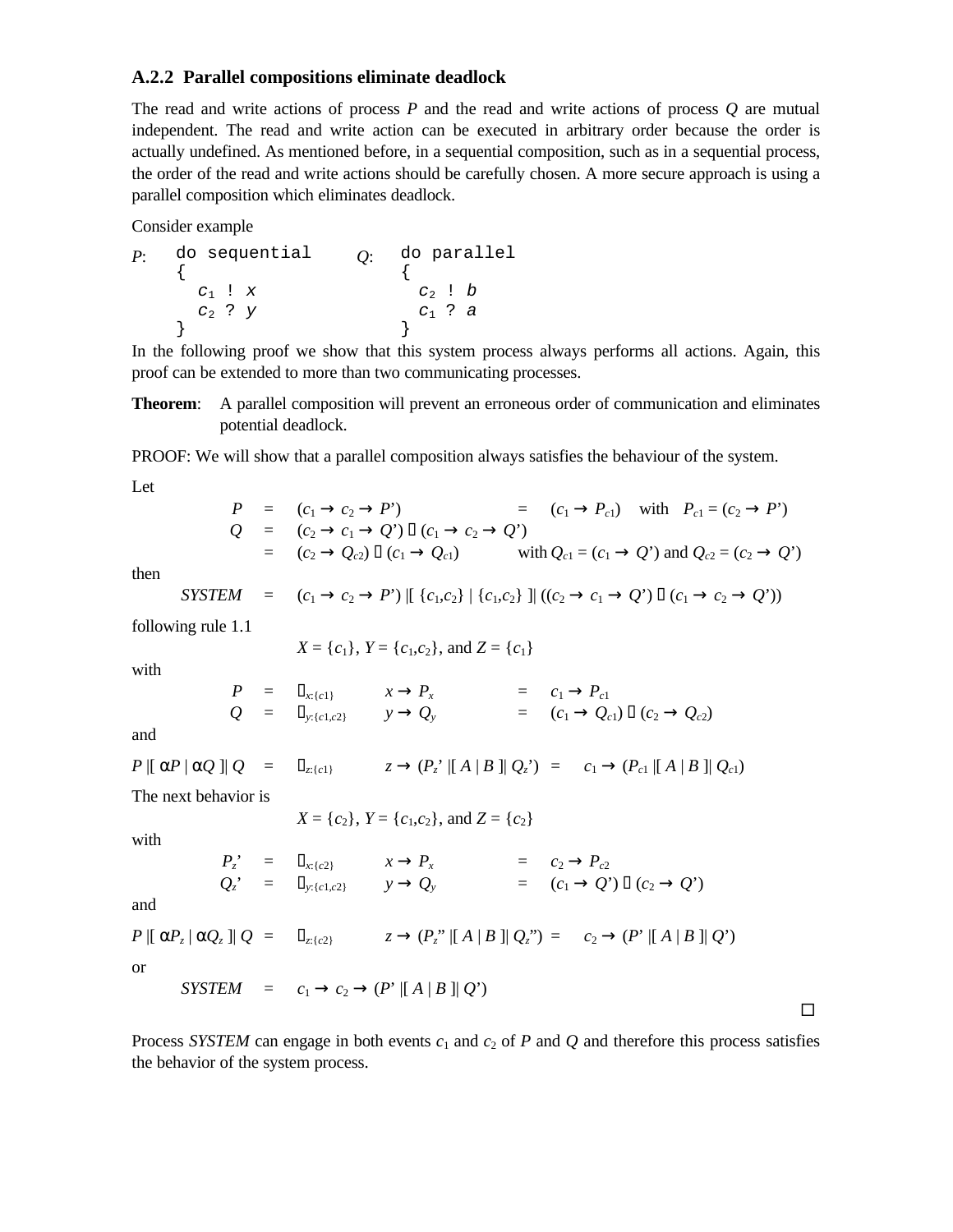In case where read and/or write actions are mutual independent, these actions should be enclosed in a parallel composition. The programmer should not have to worry about the order of execution. The previous example should be written as,

*P*: do parallel { *c*1 ! *x c*2 ? *y* } *Q*: do parallel { *c*2 ! *b c*1 ? *a* }

The system process with parallel compositions at both processes is defined as

$$
SYSTEM = (c_1 \rightarrow c_2 \rightarrow (P' \parallel A \mid B \parallel Q')) (c_2 \rightarrow c_1 \rightarrow (P' \parallel A \mid B \parallel Q'))
$$

by applying rule 1.1.

# **A.3 Communication compositions**

In this section three common situations of communicating processes are discussed as shown in figure A.3. We will shown that these three situations can be described by the same description for three different compositions towards process *P*. The arrows *a*, *b*, and *c*, are channels over which the processes *P*, *Q*, *R*, and *S* pass information. This information will be passed according to the rendezvous principle. The channels are one-way which direction is denoted by the arrows.



*Figure A.3: Three situations towards process P*

Here, we consider process *P* as primary process and the others as secondary processes. These situations show the communication network of a program and the degree of parallelism i.e. the structure and geometric parallelism. However, they tell nothing about the order and time of which communication takes pace. The order of communication by process *P* will be discussed for three different compositions. Time aspects will not be discussed here.

The secondary processes only communicate with process *P* and there is no mutual communication between the secondary processes themselves. The system process can be described as

$$
SYSTEM = P \left[ \alpha P \mid \alpha Q \mid \alpha R \mid \alpha S \right] \mid (Q \parallel\parallel R \parallel\parallel S) \tag{*}
$$

with 
$$
\alpha P = \{a,b,c\}, \alpha Q = \{a\}, \alpha R = \{b\}, \alpha S = \{c\}.
$$

Here each process behaves according to its own definition, but with the constraint that events which are in the alphabet of both *P* and  $(Q \parallel R \parallel S)$ , i.e. events *a*, *b*, and *c*, require their simultaneous participation. However they may process independently on those events solely to their own alphabet i.e. processes *Q*, *R*, and *S* process independently. We may write the set  $\{\alpha P \mid \alpha Q \mid \alpha R \mid \alpha S\}$  as  $\{\{a,b,c\}|\{a\}|\{b\}|\{c\}\}\$  or as  $\{a,b,c\}$  to simplify the equations.

The primary process *P* can communicate with the secondary processes *Q*, *R*, and *S*, in a sequential order, in parallel, or by choice. Therefor, we can consider respectively three compositions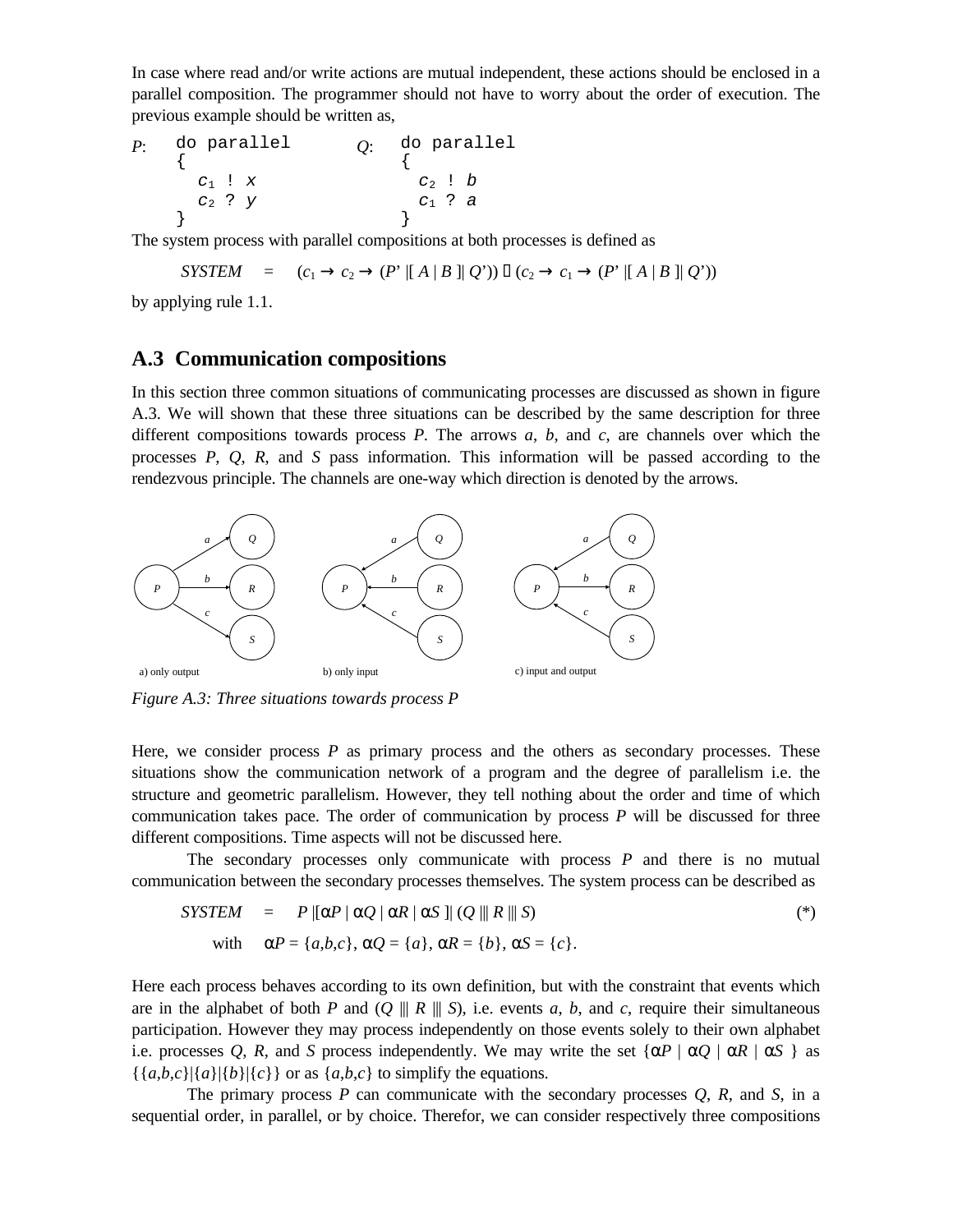towards communication; (i) the sequential composition, (ii) the parallel composition, and (iii) the alternative composition. In this section we will discuss these composition towards figure A.3.

#### **A.3.1 Sequential composition**

A sequential composition performs communication in a certain sequential order. In case process *P* is a thread of control, i.e. sequential flow of control, this process is sequential by nature. The programmer could specify a certain order as defined by

$$
P = (a \rightarrow b \rightarrow c \rightarrow P')
$$
  
\n
$$
Q = (a \rightarrow Q')
$$
  
\n
$$
R = (b \rightarrow R')
$$
  
\n
$$
S = (c \rightarrow S')
$$

where the processes *P*', *Q*', *R*' and *S*' are suffix processes after the composition.

After substituting these behaviors into the system equation (\*) the sequential composition can be described as

$$
SEQ = (a \rightarrow b \rightarrow c \rightarrow P') [[\{a,b,c\}]] ((a \rightarrow Q') || \{b \rightarrow R'\} || \{c \rightarrow S'\})
$$

This definition is the same for all three situations of figure A.3. The sequence is in its entirely determined by process *P*. The direction of communication is not relevant.

#### **A.3.2 Parallel composition**

A parallel composition performs communication in parallel. If the order of communication by process *P* is undefined then a parallel composition should be used to avoid deadlock at any time. The behavior of the process *P* in which it wants to communicate simultaneously can be defined as

$$
P = (a \rightarrow b \rightarrow c \rightarrow P') (a \rightarrow c \rightarrow b \rightarrow P') (b \rightarrow a \rightarrow c \rightarrow P')
$$
  
\n
$$
(b \rightarrow c \rightarrow a \rightarrow P') (c \rightarrow a \rightarrow b \rightarrow P') (c \rightarrow b \rightarrow a \rightarrow P')
$$
  
\n
$$
Q = (a \rightarrow Q')
$$
  
\n
$$
R = (b \rightarrow R')
$$
  
\n
$$
S = (c \rightarrow S')
$$

The entire equation is

$$
PAR = ((a \rightarrow b \rightarrow c \rightarrow P') (a \rightarrow c \rightarrow b \rightarrow P') (b \rightarrow a \rightarrow c \rightarrow P')
$$
  
\n
$$
(b \rightarrow c \rightarrow a \rightarrow P') (c \rightarrow a \rightarrow b \rightarrow P') (c \rightarrow b \rightarrow a \rightarrow P')
$$
  
\n
$$
[[{a,b,c}]] ((a \rightarrow Q') \parallel (b \rightarrow R') \parallel (c \rightarrow S'))
$$

The complexity of the *PAR* equation is of magnitude  $O(n!)$ , in which *n* is the number of parallel channels out of *P*.

In practice, simulating this approach by  $if$ -then-else statements will be enormous complex. However, this process can be simplified by using sub-processes  $P_i$ , for each channel input or output.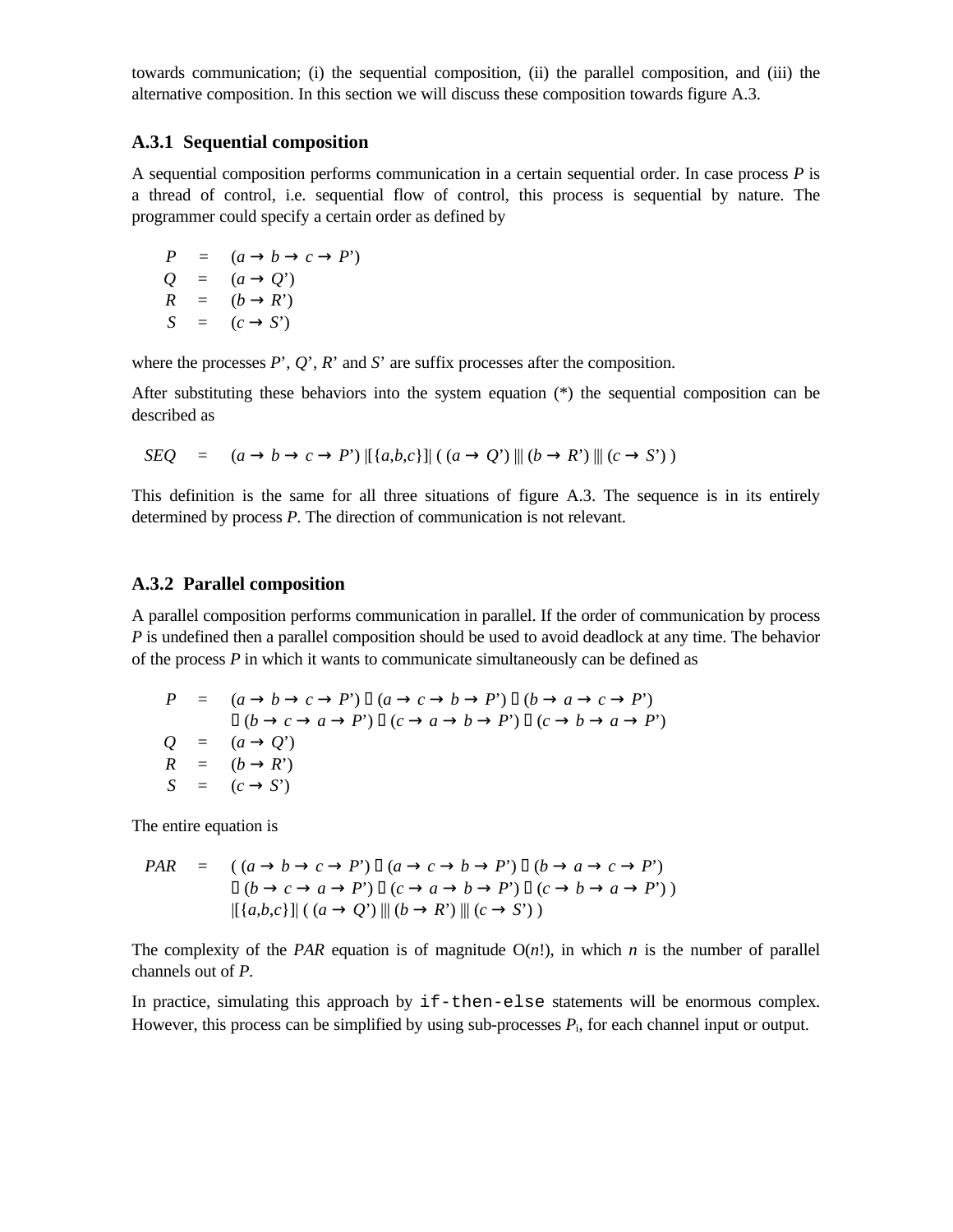

*Figure A.4: Parallel composition of situation c.*

The sub-processes  $P_1$ ,  $P_2$ , and  $P_3$  provide communication in parallel. Process  $P$  can execute the read and write actions in a arbitrary sequential order which will actually be processed in parallel by the sub-processes. The suffix process *P*' may only continue when all the sub-processes are finished.

Process *P* can be defined similar as the *SEQ* process of section A.3. The events *a*', *b*', and *c*' are shared events that indicate, when engaged in, that process  $P$  has started its sub-processes  $P_i$ . Some additional *join*<sub>*P1</sub>*, *join<sub>P2</sub>*, and *join*<sub>*P3*</sub> events indicate, when engaged in, that the respectively process  $P_1$ ,</sub> *P*2, and *P*3 have finished processing its task.

Let

 $P = (a' \rightarrow b' \rightarrow c' \rightarrow join_{P1} \rightarrow join_{P2} \rightarrow join_{P3} \rightarrow P') [[\{a',b',c'\}]] (P_1 || P_2 || P_3)$  $P_1 = (a' \rightarrow a \rightarrow join_{Pl} \rightarrow P_1)$  $P_2 = (b' \rightarrow b \rightarrow join_{P2} \rightarrow P_2)$  $P_3 = (c' \rightarrow c \rightarrow join_{P3} \rightarrow P_3)$  $Q = (a \rightarrow Q')$  $R = (b \rightarrow R')$  $S = (c \rightarrow S')$  $P_1$   $[(a', a, join_{p1})]$   $Q = (a' \rightarrow a \rightarrow join_{p1} \rightarrow (P_1 || Q'))$  $P_2$   $[(b', b, j \circ in_{p2})] | R = (b' \rightarrow b \rightarrow j \circ in_{p2} \rightarrow (P_2 | R'))$  $P_3$   $[ \{c', c, \text{join}_{n3} \} ] \mid S = (c' \rightarrow c \rightarrow \text{join}_{P3} \rightarrow (P_3 \mid S'))$ 

Process *P* triggers the sub-processes  $P_1$ ,  $P_2$ , and  $P_3$  through the events *a*', *b*' and *c*' and subsequently these sub-processes trigger a common join through the events *join<sup>P</sup>*1, *join<sup>P</sup>*2, and *join<sup>P</sup>*3.

$$
PAR = (a' \rightarrow b' \rightarrow c' \rightarrow join_{P1} \rightarrow join_{P2} \rightarrow join_{P3} \rightarrow P') [[\{a',b',c'\}][\{a'\}][\{b'\}][\{c'\}]]
$$
  

$$
((P_1 [[\{a',a\}][\{a\}]] \ Q) \parallel (P_2 [[\{b',b\}][\{b\}]] R) \parallel (P_3 [[\{c',c\}][\{c\}]] S))
$$
  

$$
= (a' \rightarrow b' \rightarrow c' \rightarrow join_{P1} \rightarrow join_{P2} \rightarrow join_{P3} \rightarrow P') [[\{a',b',c'\}][\{a'\}][\{b'\}][\{c'\}]]
$$
  

$$
((a' \rightarrow a \rightarrow join_{P1} \rightarrow (P_1 || Q')) \parallel (b' \rightarrow b \rightarrow join_{P2} \rightarrow (P_2 || R'))
$$
  

$$
|| (c' \rightarrow c \rightarrow join_{P3} \rightarrow (P_3 || S')))
$$

The complexity of the *PAR* equation is of magnitude  $O(n+n)$ , by which *n* is the number of parallel channels out of *P*. By a handy trick in the implementation (not in CSP) we can reduce the complexity to  $O(n+1)$  by using one join.